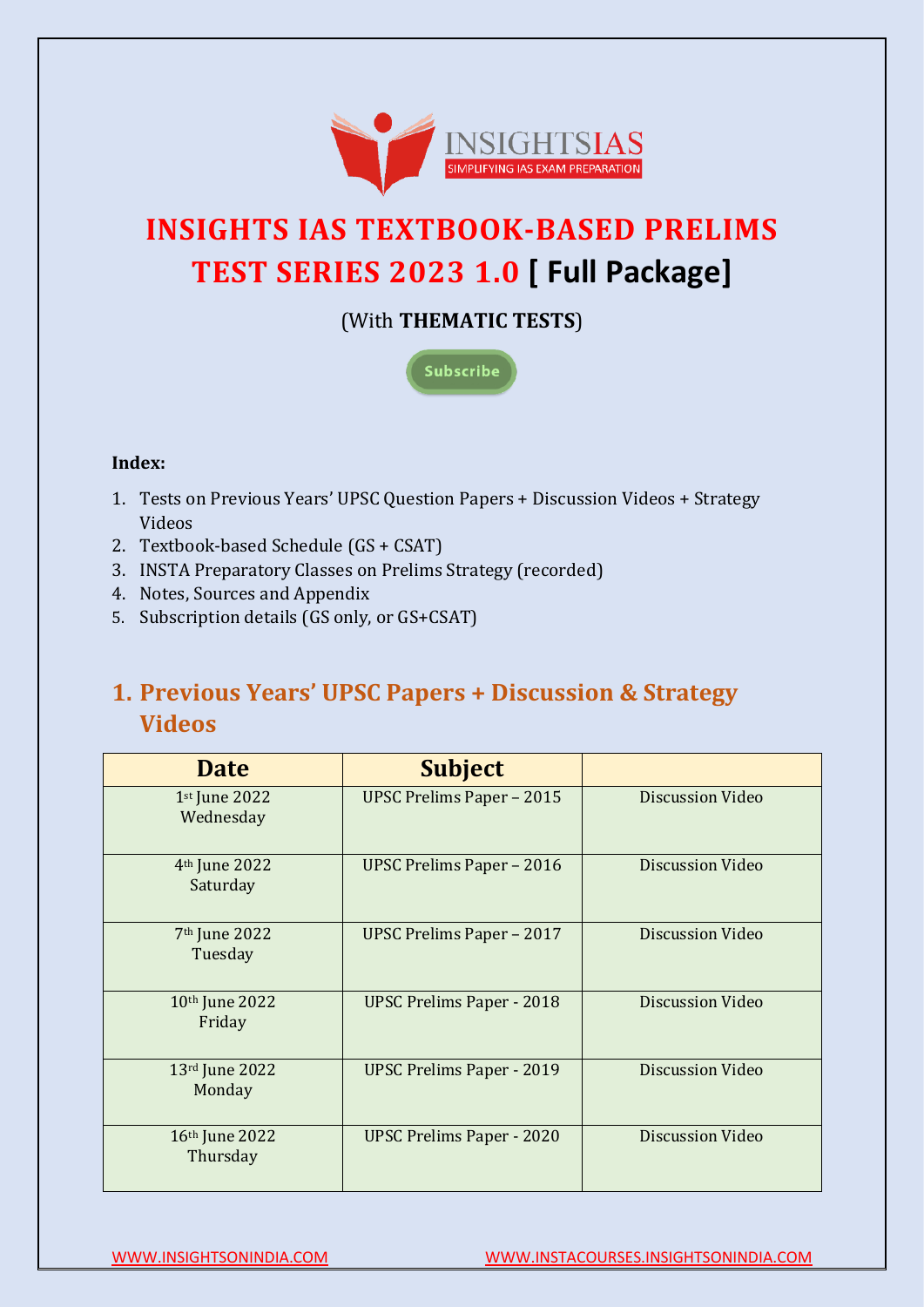

## <span id="page-1-0"></span>**2. Textbook-based Schedule (Thematic tests start from Test 11)**

| <b>Test No</b> | <b>Date</b>                       | <b>Test topics and sources</b>                                          |  |
|----------------|-----------------------------------|-------------------------------------------------------------------------|--|
|                |                                   | <b>NCERT</b> (class VI and VII)                                         |  |
|                |                                   | 1. History - Our Past - Class VI                                        |  |
|                |                                   | The Earth Our Habitat - Class VI<br>2.                                  |  |
|                |                                   | Social and Political Life - I<br>3.                                     |  |
|                |                                   | 4. Social and Political Life - II                                       |  |
| $TEST - 1$     | 20th June 2022                    | 5. Our Environment - Class VII                                          |  |
|                | <b>Monday</b>                     | 6. Science - Class VI and VII                                           |  |
|                |                                   | Current Events $(1st$ June 2022 – 19 <sup>th</sup> June 2022)           |  |
|                |                                   | <b>Sources: Insights Current Affairs + PIB Releases</b>                 |  |
|                |                                   | Map based questions - Region: India                                     |  |
|                |                                   | Mains Self Study Test (10 Questions) - Based on Above Topics            |  |
|                |                                   | <b>NCERT (Class VII and VIII)</b>                                       |  |
|                |                                   | 1. Resource and Development - Class VIII                                |  |
|                | 30th June 2022<br><b>Thursday</b> | Social and Political Life - Class VIII<br>2.                            |  |
|                |                                   | 3. Our Pasts - II - Class VII                                           |  |
|                |                                   | 4. Our Pasts - III (Parts - I & II) - Class VIII                        |  |
| $TEST - 2$     |                                   | Current Events (1 <sup>st</sup> June 2022 - 29 <sup>th</sup> June 2022) |  |
|                |                                   | Map based questions - Region: South Asia                                |  |
|                |                                   | 10% Qs based on topics covered in any of the previous tests             |  |
|                |                                   | Mains Self Study Test (10 Questions) - Based on Above Topics            |  |
|                |                                   | <b>NCERT</b> (Class VIII, IX and X)                                     |  |
|                |                                   | Science - Class VIII and IX<br>1 <sub>1</sub>                           |  |
|                |                                   | <b>Democratic Politics - IX</b><br>2.                                   |  |
|                |                                   | Contemporary India - I & II - Class IX & X<br>3.                        |  |
| TEST-3         | 10th July 2022<br><b>Sunday</b>   |                                                                         |  |
|                |                                   | Current Events $(1st)$ une 2022 – 9th July 2022)                        |  |
|                |                                   | Map based questions - Region: West Asia (Middle-east)                   |  |
|                |                                   | 10% Qs based on topics covered in any of the previous tests             |  |
|                |                                   | Mains Self Study Test (10 Questions) - Based on Above Topics            |  |
|                | 20th July 2022                    | <b>NCERT</b> (Class IX and X)                                           |  |
| $TEST-4$       | Wednesday                         | <b>Economics - Class IX</b><br>1.                                       |  |
|                |                                   | <b>Understanding Economic Development - Class X</b><br>2.               |  |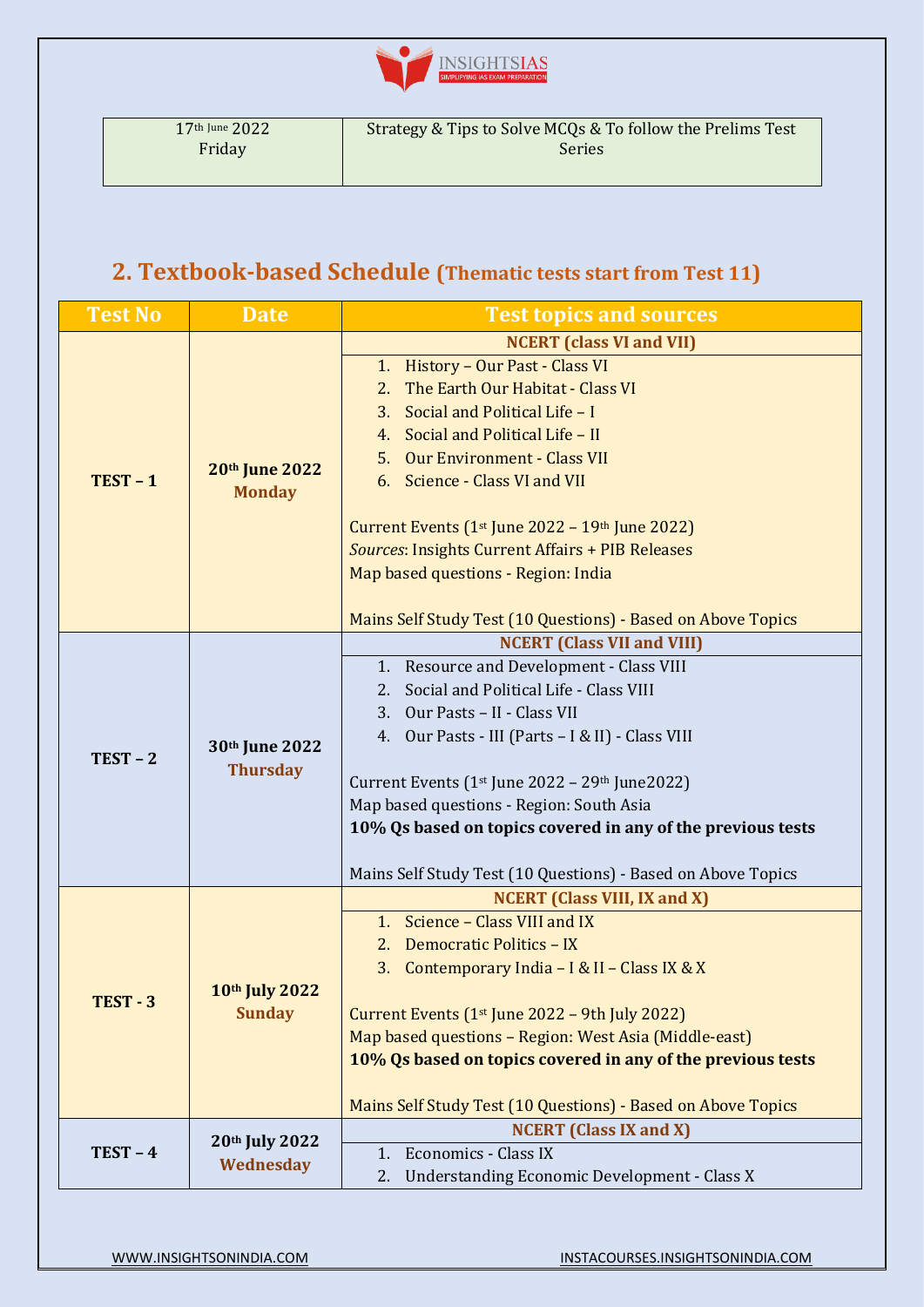

|                       |                                                  | Democratic Politics - X<br>3.                                                                                                                                                                                                                                                                                                                                    |  |
|-----------------------|--------------------------------------------------|------------------------------------------------------------------------------------------------------------------------------------------------------------------------------------------------------------------------------------------------------------------------------------------------------------------------------------------------------------------|--|
|                       |                                                  | 4. Science - Class X                                                                                                                                                                                                                                                                                                                                             |  |
|                       |                                                  |                                                                                                                                                                                                                                                                                                                                                                  |  |
|                       |                                                  | Current Events ( $1st$ June 2022 – $19th$ July 2022)                                                                                                                                                                                                                                                                                                             |  |
|                       |                                                  | Map based questions - Region: East and South-east Asia                                                                                                                                                                                                                                                                                                           |  |
|                       |                                                  | 10-15% Qs based on topics covered in any of the previous tests                                                                                                                                                                                                                                                                                                   |  |
|                       |                                                  |                                                                                                                                                                                                                                                                                                                                                                  |  |
|                       |                                                  | Mains Self Study Test (10 Questions) - Based on Above Topics                                                                                                                                                                                                                                                                                                     |  |
|                       |                                                  |                                                                                                                                                                                                                                                                                                                                                                  |  |
|                       |                                                  | <b>CSAT TEST - 1</b>                                                                                                                                                                                                                                                                                                                                             |  |
| <b>CSAT</b><br>TEST-1 | 20th July 2022<br>Wednesday                      | 1. Comprehension<br>Basic numeracy & General mental ability<br>2.<br><b>Numbers</b><br>(a)<br>HCF & LCM<br>(b)<br>(c)<br>Averages<br>Ratio & Proportion<br>(d)<br>Percentage<br>(e)<br>Profit & Loss<br>(f)<br>Simple interest & Compound interest<br>(g)<br>Problems on ages<br>(h)<br>Problems on clock<br>(i)<br>Partnership<br>(j)<br>Pipes & cistern<br>(k) |  |
|                       |                                                  | <b>NCERT</b> (Class X and XI)                                                                                                                                                                                                                                                                                                                                    |  |
|                       | 30th July 2022<br><b>Saturday</b>                | An Introduction to Indian Art - Class XI<br>$1_{-}$                                                                                                                                                                                                                                                                                                              |  |
|                       |                                                  |                                                                                                                                                                                                                                                                                                                                                                  |  |
|                       |                                                  | 2. Fundamentals of Physical Geography                                                                                                                                                                                                                                                                                                                            |  |
|                       |                                                  |                                                                                                                                                                                                                                                                                                                                                                  |  |
| <b>TEST - 5</b>       |                                                  | Current Events $(21st$ July 2022 - 29 <sup>th</sup> July 2022)                                                                                                                                                                                                                                                                                                   |  |
|                       |                                                  | Map based questions - Region: Central and Northern Asia                                                                                                                                                                                                                                                                                                          |  |
|                       |                                                  | 10% Qs based on topics covered in any of the previous tests                                                                                                                                                                                                                                                                                                      |  |
|                       |                                                  |                                                                                                                                                                                                                                                                                                                                                                  |  |
|                       |                                                  | Mains Self Study Test (10 Questions) - Based on Above Topics                                                                                                                                                                                                                                                                                                     |  |
|                       | <b>REVISION TEST (Covers all Previous Tests)</b> |                                                                                                                                                                                                                                                                                                                                                                  |  |
|                       | 9th August 2022                                  | Test 1-5 Syllabus                                                                                                                                                                                                                                                                                                                                                |  |
| $TEST - 6$            |                                                  | Current Events (1 <sup>st</sup> June 2022 - 8 <sup>th</sup> August 2022)                                                                                                                                                                                                                                                                                         |  |
|                       | <b>Tuesday</b>                                   |                                                                                                                                                                                                                                                                                                                                                                  |  |
|                       |                                                  | <b>NCERT</b> (Class XI)                                                                                                                                                                                                                                                                                                                                          |  |
| TEST-7                |                                                  | Chemistry I & II - Class XI - Unit 1 and 6 from Part I; Unit 9,<br>1.                                                                                                                                                                                                                                                                                            |  |
|                       | 19th August 2022<br><b>Friday</b>                | 13, 14 from Part II                                                                                                                                                                                                                                                                                                                                              |  |
|                       |                                                  | Biology - Class XI - Chapters 5-22 (under Unit II to V)<br>2.                                                                                                                                                                                                                                                                                                    |  |
|                       |                                                  | Physics - Class XI - Chapter 5, 8 (Laws of Motion and<br>3.                                                                                                                                                                                                                                                                                                      |  |
|                       |                                                  | Gravitation)                                                                                                                                                                                                                                                                                                                                                     |  |
|                       |                                                  |                                                                                                                                                                                                                                                                                                                                                                  |  |
|                       |                                                  |                                                                                                                                                                                                                                                                                                                                                                  |  |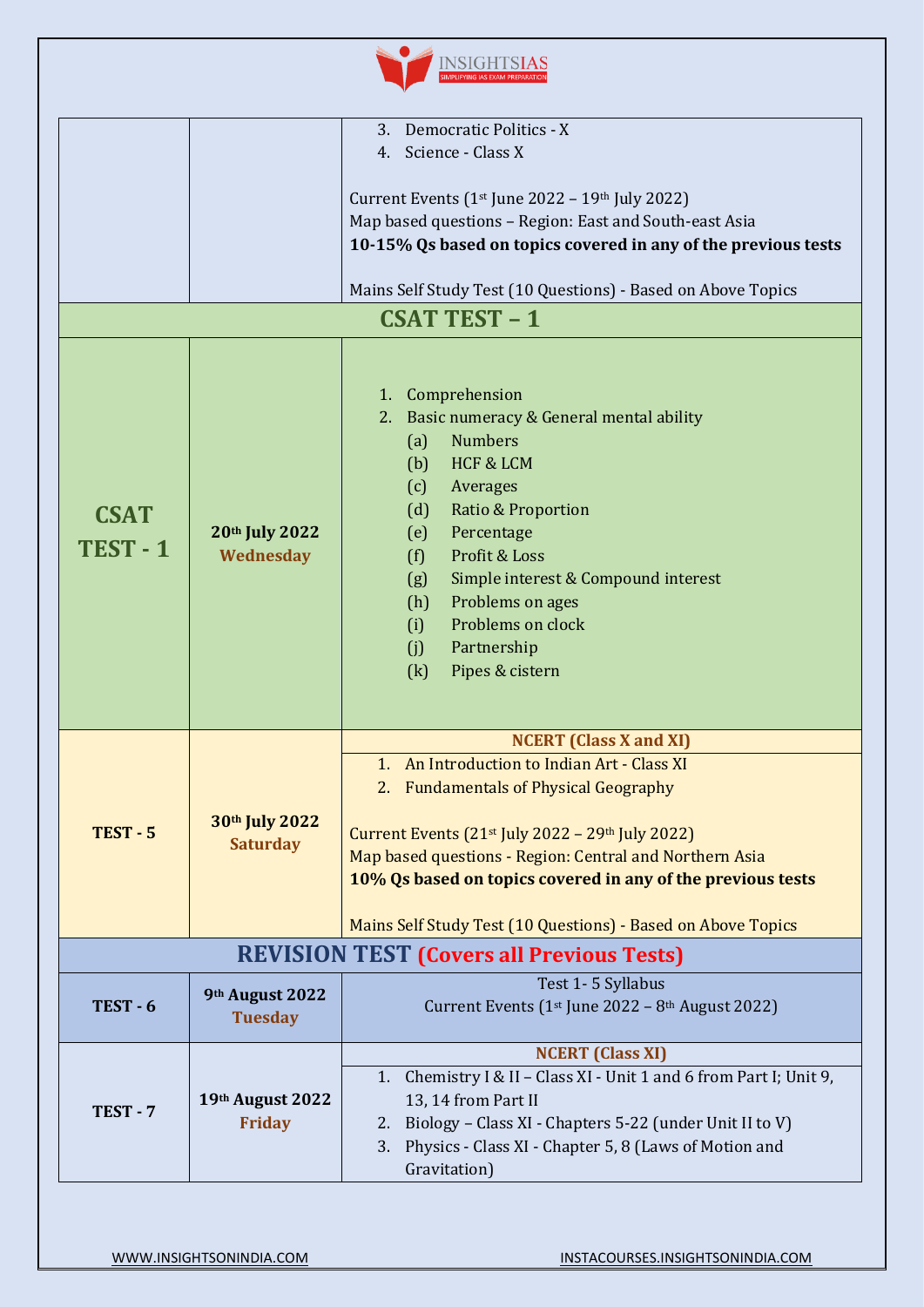

|                  |                                   | 4. Living Craft Traditions of India - Class XI - Chapters 2-10                                      |
|------------------|-----------------------------------|-----------------------------------------------------------------------------------------------------|
|                  |                                   | Current Events (1 <sup>st</sup> June 2022 - 18 <sup>th</sup> August 2022)                           |
|                  |                                   | Map based questions - Region: Europe                                                                |
|                  |                                   | 10% Qs based on topics covered in any of the previous tests                                         |
|                  |                                   |                                                                                                     |
|                  |                                   | Mains Self Study Test (10 Questions) - Based on Above Topics                                        |
|                  |                                   | <b>NCERT</b> (Class XI)                                                                             |
|                  |                                   | 1. India Physical Environment - Class XI                                                            |
|                  |                                   | <b>Indian Constitution at Work - Class XI</b><br>2.                                                 |
|                  |                                   | 3. Indian Economic Development - Class XI                                                           |
| TEST - 8         | 29th August 2022<br><b>Monday</b> |                                                                                                     |
|                  |                                   | Current Events (1 <sup>st</sup> June 2022 - 28 <sup>th</sup> August 2022)                           |
|                  |                                   | Map based questions - Region: Africa<br>10% Qs based on topics covered in any of the previous tests |
|                  |                                   |                                                                                                     |
|                  |                                   | Mains Self Study Test (10 Questions) - Based on Above Topics                                        |
|                  |                                   | <b>CSAT TEST - 2</b>                                                                                |
|                  |                                   | 1. Comprehension                                                                                    |
|                  |                                   | Basic numeracy & General mental ability<br>2.                                                       |
|                  |                                   | Time & work<br>(a)                                                                                  |
| <b>CSAT</b>      | 29th August 2022<br><b>Monday</b> | Time & Distance<br>(b)                                                                              |
| TEST-2           |                                   | Boats & streams<br>(c)                                                                              |
|                  |                                   | (d)<br>Problems on trains                                                                           |
|                  |                                   | Permutation & combination<br>(e)                                                                    |
|                  |                                   | (f)<br>Probability<br>charts, graphs, tables etc.<br>(g)                                            |
|                  |                                   | <b>NCERT (Class XII)</b>                                                                            |
|                  |                                   | 1. Themes in Indian History - I                                                                     |
|                  |                                   | 2. Fundamentals of Human Geography                                                                  |
|                  | 8 <sup>th</sup> September         | 3. India - People and Economy                                                                       |
| TEST-9           | 2022                              |                                                                                                     |
|                  | <b>Thursday</b>                   | Current events $(1st$ June 2022 – 7 <sup>th</sup> September 2022)                                   |
|                  |                                   | Map based questions - Region: North America                                                         |
|                  |                                   | 15-20% Qs based on topics covered in any of the previous tests                                      |
|                  |                                   | Mains Self Study Test (10 Questions) - Based on Above Topics                                        |
|                  |                                   | <b>NCERT (Class XII)</b>                                                                            |
|                  | 17th September<br>2022            | Chemistry - Chapter 16 - Class XII<br>1.                                                            |
| <b>TEST - 10</b> |                                   | Biology - Class XII - All Chapters 1-16 (Under Units VI to X)<br>2.                                 |
|                  |                                   | Physics - Class XII - Chapter 15 (Communication Satellites)<br>3.                                   |
|                  | <b>Saturday</b>                   | Themes in Indian History - II & III<br>4.                                                           |
|                  |                                   | Current Events (1 <sup>st</sup> June 2022 - 16 <sup>th</sup> September 2022)                        |
|                  |                                   |                                                                                                     |
|                  |                                   |                                                                                                     |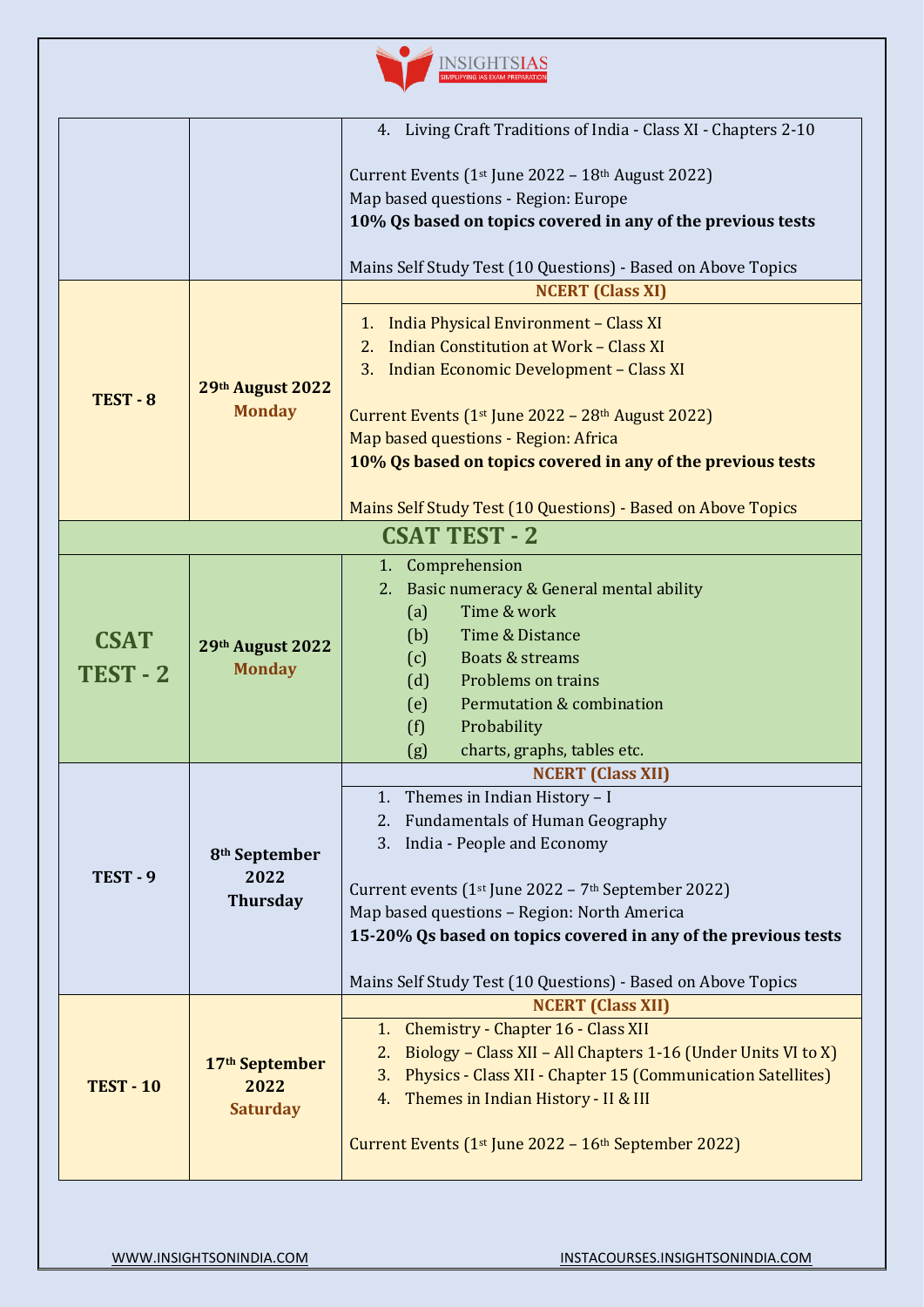

|                         |                                                      | Map based questions - Region: South America                                                                                                                                                                                                                                                                                                                                                                                                                                                                                                                                                                                                                                                  |  |
|-------------------------|------------------------------------------------------|----------------------------------------------------------------------------------------------------------------------------------------------------------------------------------------------------------------------------------------------------------------------------------------------------------------------------------------------------------------------------------------------------------------------------------------------------------------------------------------------------------------------------------------------------------------------------------------------------------------------------------------------------------------------------------------------|--|
|                         |                                                      | 10% Qs based on topics covered in any of the previous tests                                                                                                                                                                                                                                                                                                                                                                                                                                                                                                                                                                                                                                  |  |
|                         |                                                      | Mains Self Study Test (10 Questions) - Based on Above Topics                                                                                                                                                                                                                                                                                                                                                                                                                                                                                                                                                                                                                                 |  |
| <b>TEST - 11</b>        | 27 <sup>th</sup> September<br>2022<br><b>Tuesday</b> | <b>NCERT (Class XI &amp; XII) + INTERNATIONAL - I (Thematic)</b><br>1. Political Theory - Class XI - Chapters 1-10<br>Contemporary World Politics - Class XII<br>2.<br>3. UN Specialized agencies - websites, and that of regional<br>bodies e.g. ASEAN, BIMSTEC, SAARC, BRICS, SCO<br>4. International NGOs working in India and Indian NGOs - e.g.<br>Greenpeace, ADR, SEWA<br>5. India Yearbook 2021 - Ch on India and World<br>Current Events $(1st$ June 2022 – 26 <sup>th</sup> September 2022)<br>Map based questions - Region: Antarctica & Australia<br>10% Qs based on topics covered in any of the previous tests<br>Mains Self Study Test (10 Questions) - Based on Above Topics |  |
|                         | <b>REVISION TEST (Covers all Previous Tests)</b>     |                                                                                                                                                                                                                                                                                                                                                                                                                                                                                                                                                                                                                                                                                              |  |
| <b>TEST - 12</b>        | 7 <sup>th</sup> October 2022<br><b>Friday</b>        | Test 1-11 Syllabus<br>Current Events (right from 1 <sup>st</sup> June 2022 - 6 <sup>th</sup> October 2022)                                                                                                                                                                                                                                                                                                                                                                                                                                                                                                                                                                                   |  |
| <b>CSAT TEST - 3</b>    |                                                      |                                                                                                                                                                                                                                                                                                                                                                                                                                                                                                                                                                                                                                                                                              |  |
| <b>CSAT</b><br>TEST - 3 | 7 <sup>th</sup> October 2022<br><b>Friday</b>        | <b>Revision test of Test 1 &amp; Test 2 syllabus</b>                                                                                                                                                                                                                                                                                                                                                                                                                                                                                                                                                                                                                                         |  |
|                         |                                                      | <b>STANDARD SOURCES + INTERNATIONAL-2 (Thematic)</b>                                                                                                                                                                                                                                                                                                                                                                                                                                                                                                                                                                                                                                         |  |
| <b>TEST - 13</b>        | 17 <sup>th</sup> October<br>2022<br><b>Monday</b>    | LAXMIKANTH $-5$ <sup>th</sup> edition - Indian Polity - Chapters 1 to 6<br>1.<br><b>Introductory Macroeconomics</b><br>2.<br>RAMESH SINGH 10 <sup>th</sup> Edition: Ch 15: External Sector in India<br>3.<br>International borders of India, related agreements, treaties<br>4.<br>and issues<br>Ministry of External Affairs website - cover major trade<br>5.<br>agreements and partnerships of India<br>Current Events $(1st$ June 2022 - $16th$ October 2022)<br>Mains Self Study Test (10 Questions) - Based on Above Topics                                                                                                                                                            |  |
| <b>TEST - 14</b>        | 27 <sup>th</sup> October<br>2022<br><b>Thursday</b>  | <b>STANDARD BOOKS/SOURCES + TRIBES (Thematic)</b><br>1. LAXMIKANTH - 5 <sup>th</sup> edition - Indian Polity - Chapters 7 to 14<br>(focuses on Rights/Duties/DPSPs/Federal system)<br>2. Indian Society - NCERT XII - All chapters                                                                                                                                                                                                                                                                                                                                                                                                                                                           |  |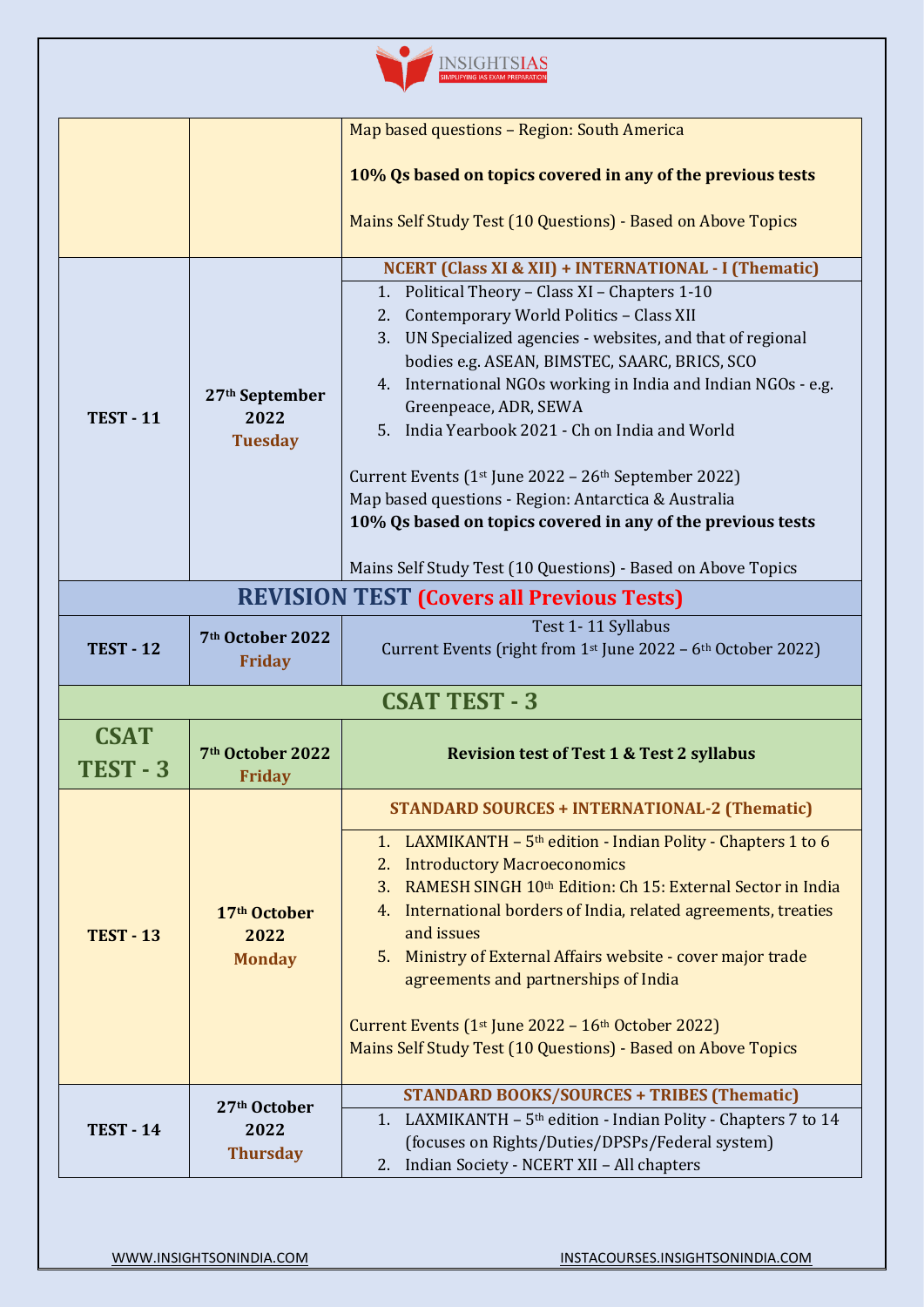| Ministry of Tribal affairs website - Special focus on PVTGs -<br>Tribes covered in Insights Current affairs compilations 2020<br>Major tribal (cover state-wise) and racial groups in India<br>6. RAMESH SINGH 10th edition: Ch 1-5: Introduction; Growth,<br>Development and Happiness; Evolution of the Indian                                                                                                                                                                                                                                                                                                                                                                                                  |
|-------------------------------------------------------------------------------------------------------------------------------------------------------------------------------------------------------------------------------------------------------------------------------------------------------------------------------------------------------------------------------------------------------------------------------------------------------------------------------------------------------------------------------------------------------------------------------------------------------------------------------------------------------------------------------------------------------------------|
| 10% Qs based on topics covered in any of the previous tests<br>Mains Self Study Test (10 Questions) - Based on Above Topics                                                                                                                                                                                                                                                                                                                                                                                                                                                                                                                                                                                       |
| <b>STANDARD SOURCES + AGRICULTURE-1 (Thematic)</b>                                                                                                                                                                                                                                                                                                                                                                                                                                                                                                                                                                                                                                                                |
| LAXMIKANTH $-5$ <sup>th</sup> edition - Indian Polity - Chapters 15 to 23<br>2. Goh Cheng Leong-Certificate Physical & Human Geography -<br>Chapters 1 to 4 (from the Ch on 'Earth and the Universe' to<br>RAMESH SINGH 10th Edition: Ch 6-9: Economic Reforms;<br>4. India Yearbook 2021 - Ch 4,15 & 27 on Agriculture; Food,<br><b>Civil Supplies and Consumer Affairs; Water Resources</b><br>5. IFoS (Indian Forest Service) Agriculture Mains Optional<br>6. Ministry of Agriculture and Farmer's Welfare and other<br>websites - full list of websites in the Appendix below<br>10% Qs based on topics covered in any of the previous tests<br>Mains Self Study Test (10 Questions) - Based on Above Topics |
| <b>STANDARD SOURCES + AGRICULTURE-2 (Thematic)</b>                                                                                                                                                                                                                                                                                                                                                                                                                                                                                                                                                                                                                                                                |
| LAXMIKANTH - 5 <sup>th</sup> edition - Indian Polity - Chapters 24 to 32<br>Goh Cheng Leong-Certificate Physical & Human Geography -<br>Chapters 5 to 8 (from the Ch on 'Landforms made by Running<br>RAMESH SINGH 10 <sup>th</sup> Edition: Ch 10-15: Services Sector;<br>Financial Market; Banking in India; Insurance in India;<br>Security Market in India (avoid over-detailed terminologies<br>4. WTO (and other international) agreements related to<br>Agricultural credit: NABARD, Cooperatives, Regional Rural                                                                                                                                                                                          |
|                                                                                                                                                                                                                                                                                                                                                                                                                                                                                                                                                                                                                                                                                                                   |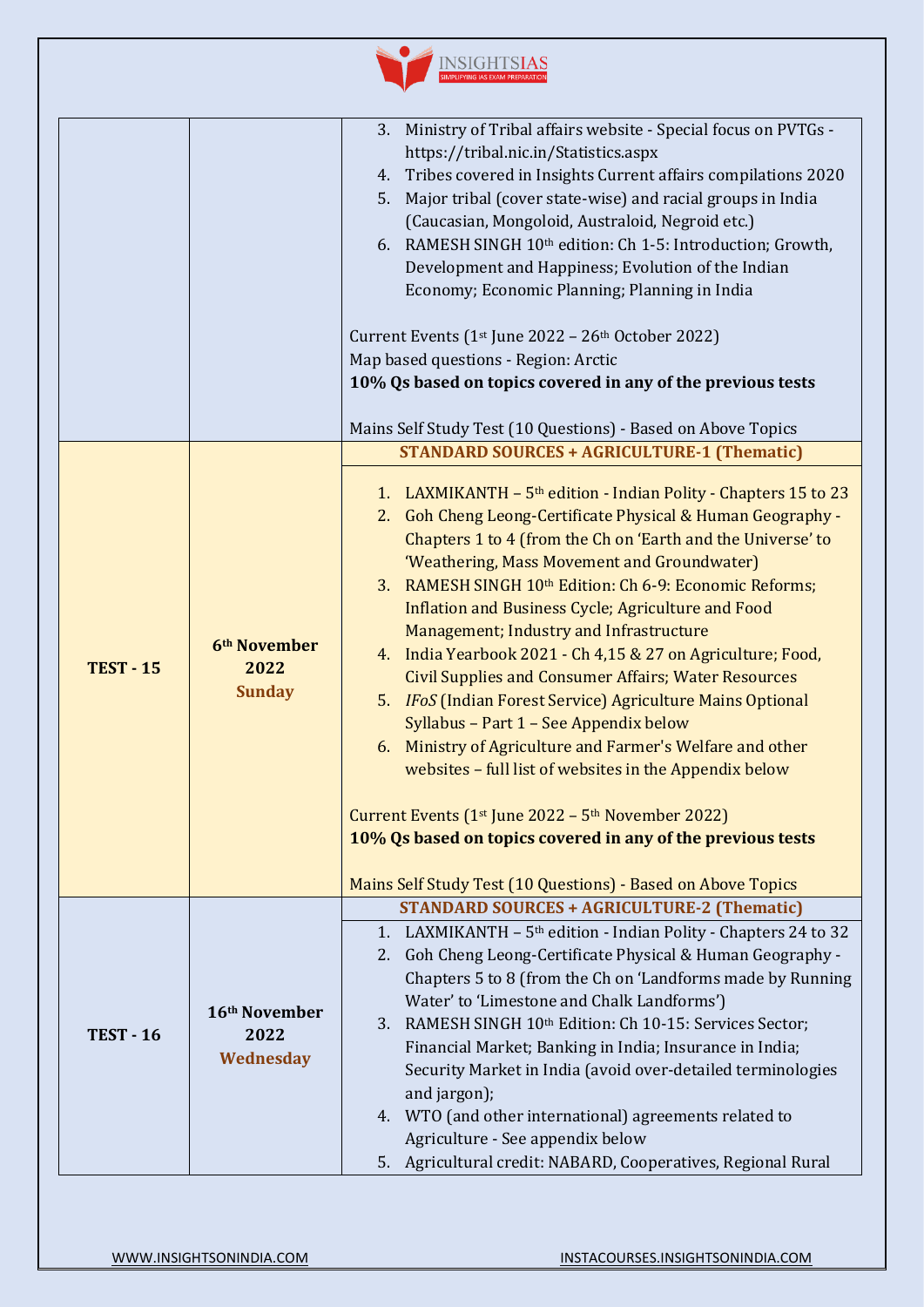

| Bank etc - see appendix                                                                  |                                                                  |  |
|------------------------------------------------------------------------------------------|------------------------------------------------------------------|--|
|                                                                                          |                                                                  |  |
|                                                                                          | TN Agricultural Website: http://agritech.tnau.ac.in/ (Past<br>6. |  |
| year UPSC Qs asked from here)                                                            |                                                                  |  |
|                                                                                          |                                                                  |  |
| Current Events (1 <sup>st</sup> June 2022 – 15 <sup>th</sup> November 2022)              |                                                                  |  |
|                                                                                          | 10% Qs based on topics covered in any of the previous tests      |  |
|                                                                                          |                                                                  |  |
| Mains Self Study Test (10 Questions) - Based on Above Topics                             |                                                                  |  |
| <b>CSAT TEST - 4</b>                                                                     |                                                                  |  |
| 1. Comprehension                                                                         |                                                                  |  |
| 2. General mental ability                                                                |                                                                  |  |
| Series completion<br>(a)                                                                 |                                                                  |  |
| Coding - Decoding<br>(b)                                                                 |                                                                  |  |
| <b>Blood Relations</b><br>(c)                                                            |                                                                  |  |
| <b>Puzzle Test</b><br>(d)                                                                |                                                                  |  |
| (e)<br><b>Sequential Output Tracing</b>                                                  |                                                                  |  |
| <b>Direction Sense Test</b><br>(f)                                                       |                                                                  |  |
| (g)<br>Logical Venn diagrams<br><b>CSAT</b><br>16th November                             |                                                                  |  |
| (h)<br><b>Alphabet Test</b>                                                              |                                                                  |  |
| 2022<br>TEST-4<br>(i)<br>Number, Ranking & Time Sequence Test                            |                                                                  |  |
| Wednesday<br><b>Logical Sequence of Words</b><br>(j)                                     |                                                                  |  |
| (k)<br><b>Arithmetical Reasoning</b>                                                     |                                                                  |  |
| (1)<br><b>Inserting the Missing Character</b>                                            |                                                                  |  |
| Data Sufficiency<br>(m)                                                                  |                                                                  |  |
| <b>Decision Making</b><br>(n)                                                            |                                                                  |  |
| <b>Assertion and Reason</b><br>$\left( 0\right)$                                         |                                                                  |  |
| <b>Situation Reaction Test</b><br>(p)                                                    |                                                                  |  |
| Verification of Truth of the Statement<br>(q)                                            |                                                                  |  |
| <b>STANDARD SOURCES + AGRICULTURE-3 &amp; ENVIRONMENT-1</b>                              |                                                                  |  |
| (Thematic)                                                                               |                                                                  |  |
| 1. LAXMIKANTH - 5 <sup>th</sup> edition - Indian Polity - Chapters 33 to 41              |                                                                  |  |
| 2. Goh Cheng Leong-Certificate Physical & Human Geography -                              |                                                                  |  |
| Chapters 9 to 14 (from the Ch on 'Lakes' to 'Climate')                                   |                                                                  |  |
| 3. RAMESH SINGH 10th Edition: Ch 16-21: International                                    |                                                                  |  |
| Economic Organizations and India; Tax Structure in India;                                |                                                                  |  |
| Public Finance in India; Sustainability and Climate Change;                              |                                                                  |  |
| 26th November<br>Human Development in India, Burning Socio-economic issues               |                                                                  |  |
| <b>TEST - 17</b><br>2022<br>4. FAO, ICRISAT, IFPRI, IFAD websites - cover initiatives in |                                                                  |  |
| <b>Saturday</b><br>detail, reports etc.                                                  |                                                                  |  |
| 5.                                                                                       |                                                                  |  |
| India Yearbook 2021 - Ch 11, 12 on Energy and Environment                                |                                                                  |  |
| 6. IFoS (Indian Forest Service) Agriculture Mains Optional                               |                                                                  |  |
| Syllabus - Part 2 - See Appendix below                                                   |                                                                  |  |
| Current Events $(1st$ June 2022 – 25 <sup>th</sup> November 2022)                        |                                                                  |  |
| 10% Qs based on topics covered in any of the previous tests                              |                                                                  |  |
|                                                                                          |                                                                  |  |
|                                                                                          |                                                                  |  |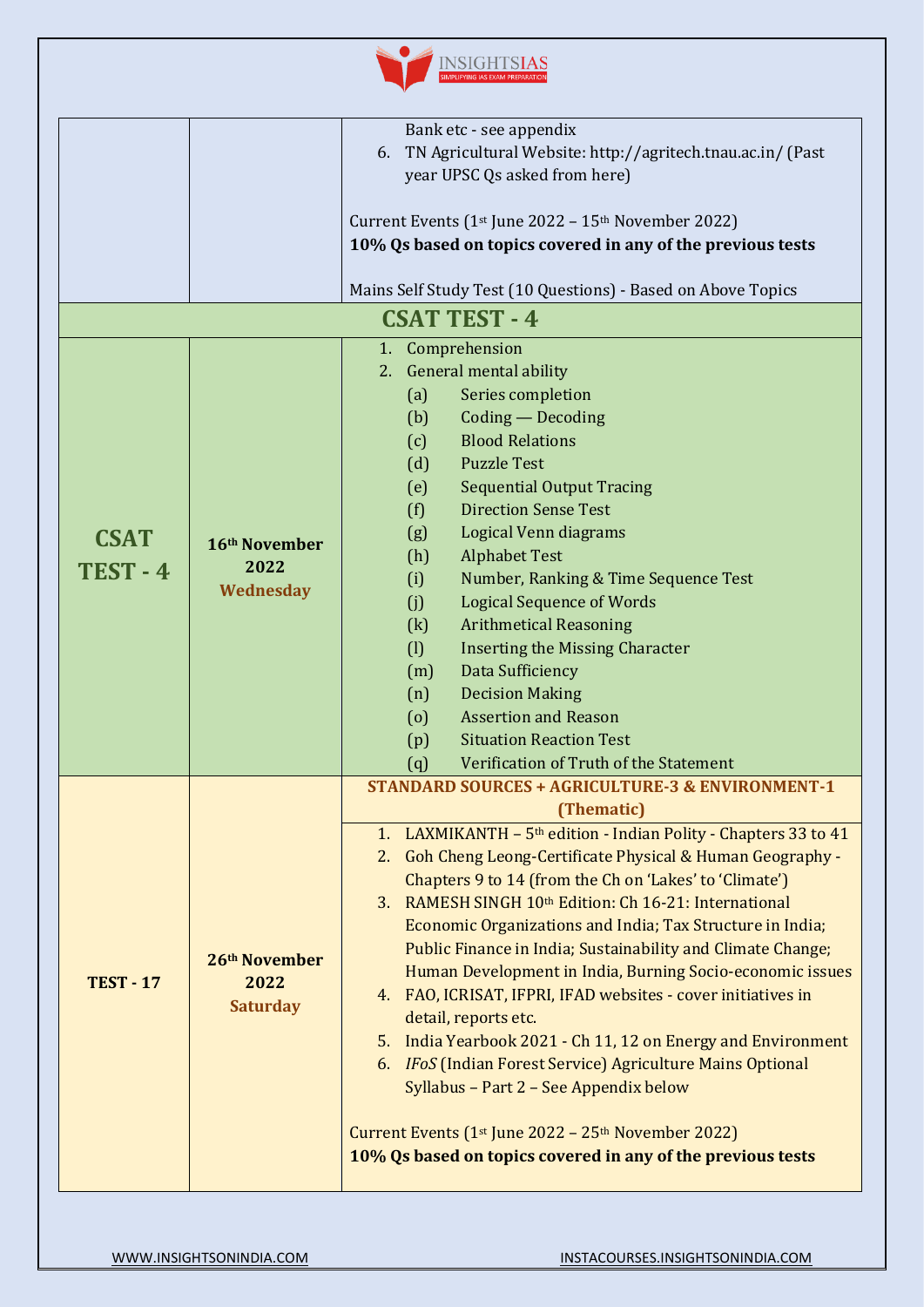

|                                                       |                                                    | Mains Self Study Test (10 Questions) - Based on Above Topics                                                                                                                                                                                                                                                                                                                                                                                                                                                                                                                                                                                                                                                                                                                                                                                                                                                                                                                                                                                                                                                                                        |
|-------------------------------------------------------|----------------------------------------------------|-----------------------------------------------------------------------------------------------------------------------------------------------------------------------------------------------------------------------------------------------------------------------------------------------------------------------------------------------------------------------------------------------------------------------------------------------------------------------------------------------------------------------------------------------------------------------------------------------------------------------------------------------------------------------------------------------------------------------------------------------------------------------------------------------------------------------------------------------------------------------------------------------------------------------------------------------------------------------------------------------------------------------------------------------------------------------------------------------------------------------------------------------------|
| <b>REVISION TEST (Covers Previous GS Tests 13-17)</b> |                                                    |                                                                                                                                                                                                                                                                                                                                                                                                                                                                                                                                                                                                                                                                                                                                                                                                                                                                                                                                                                                                                                                                                                                                                     |
| <b>TEST - 18</b>                                      | 10th December<br>2022<br><b>Saturday</b>           | Test 13-17 Syllabus<br>Current Events (right from 1st June 2022 - 9th December 2022)                                                                                                                                                                                                                                                                                                                                                                                                                                                                                                                                                                                                                                                                                                                                                                                                                                                                                                                                                                                                                                                                |
| <b>TEST - 19</b>                                      | 20th December<br>2022<br><b>Tuesday</b>            | <b>STANDARD SOURCES + ENVIRONMENT-2 (Thematic)</b><br>LAXMIKANTH - 5 <sup>th</sup> edition - Indian Polity - Chapters 42 to 51<br>1.<br>Spectrum Modern India 2019 edition (Rajiv Ahir): Ch 3 to 7<br>2.<br>(from the Ch on 'Advent of Europeans in India' to 'The Revolt<br>of 1857')<br>Goh Cheng Leong-Certificate Physical & Human Geography -<br>3.<br>Chapters 15 to 20 (from the Ch on 'Hot Wet Equatorial<br>Climate' to 'Temperate Continental Climate')<br>4. ICSE Environmental Studies - Class IX (2018 edition - S.<br>Chand Publications) or Shankar Ganesh (related topics)<br>5. Websites of UNFCCC, UNEP, WWF-India (species and<br>protected areas both) & IUCN (Critical species India)<br>6. Environmental Treaties - India as a partner-<br>http://ifs.nic.in/Dynamic/book/page8.pdf (list<br>comprehensive, but read more)<br>7. IFoS (Indian Forest Service) Agriculture Mains Optional<br>Syllabus - Part 3 - See Appendix below<br>Current Events ( $1st$ June 2022 – $19th$ December 2022)<br>10% Qs based on topics covered in any of the previous tests<br>Mains Self Study Test (10 Questions) - Based on Above Topics |
| <b>TEST - 20</b>                                      | 30 <sup>th</sup> December<br>2022<br><b>Friday</b> | <b>STANDARD SOURCES + ENVIRONMENT-3 (Thematic)</b><br>LAXMIKANTH $-5$ <sup>th</sup> edition - Indian Polity - Chapters 52 to 61<br>Spectrum Modern India 2019 edition (Rajiv Ahir): Ch 8 to 13<br>2.<br>(from the Ch on 'Socio-religious reform movements' to 'First<br>Phase of Revolutionary Activities 1907-1917')<br>3. Goh Cheng Leong-Certificate Physical & Human Geography -<br>Chapters 21 to 25 (from the Ch on 'China Type Climate' to<br>'Arctic Climate')<br>ICSE Environmental Studies - Class X (2018 edition - S.<br>4.<br><b>Chand Publications) or Shankar Ganesh (related topics)</b><br>5. Ministry of Environment, Forests and Climate Change<br>website - cover comprehensively<br>Major lakes (including those with protected areas) and<br>6.<br>Ramsar wetland sites in India<br>7. Protected areas, lakes, sites, species covered in UPSC papers<br>2011-2020 (Very important)<br>Current Events (1 <sup>st</sup> June 2022 - 29 <sup>th</sup> December 2022)                                                                                                                                                             |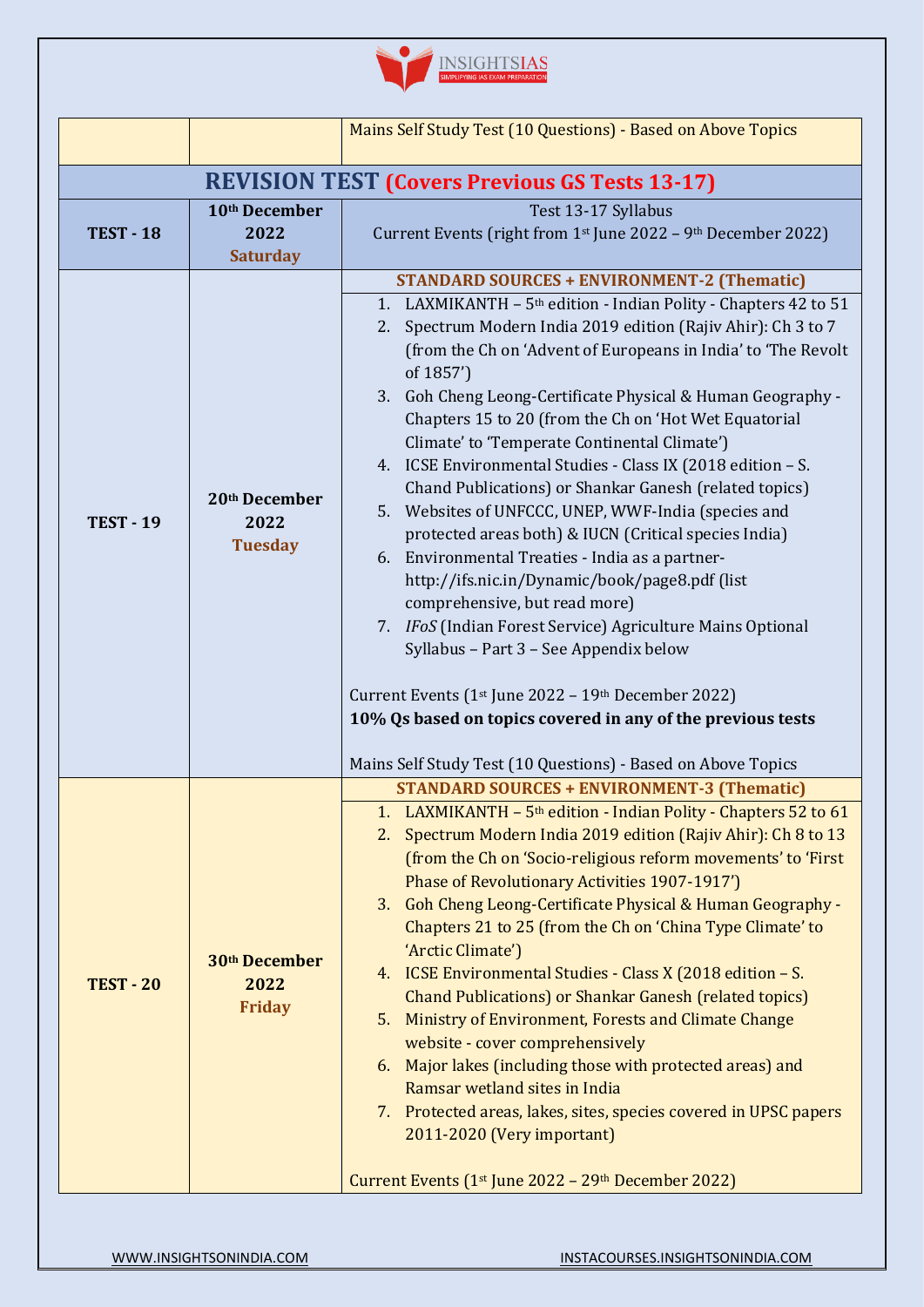| 10% Qs based on topics covered in any of the previous tests<br>Mains Self Study Test (10 Questions) - Based on Above Topics<br><b>CSAT TEST - 5</b><br>1. Comprehension<br>2. Logical reasoning & Analytical ability<br>(a)<br>Logic<br>30 <sup>th</sup> December<br><b>CSAT</b><br>(b)<br><b>Statement - Arguments</b><br>2022<br>(c)<br><b>Statement - Assumptions</b><br><b>TEST - 5</b><br><b>Friday</b><br><b>Statement - Courses of Action</b><br>(d)<br>(e)<br><b>Statement - Conclusions</b> |                                         |                                                                                                                                                                                                                                                                                                                                                                                                                                                                                                                                                                                                                                                                                                                                                                                                                                                                                                      |
|------------------------------------------------------------------------------------------------------------------------------------------------------------------------------------------------------------------------------------------------------------------------------------------------------------------------------------------------------------------------------------------------------------------------------------------------------------------------------------------------------|-----------------------------------------|------------------------------------------------------------------------------------------------------------------------------------------------------------------------------------------------------------------------------------------------------------------------------------------------------------------------------------------------------------------------------------------------------------------------------------------------------------------------------------------------------------------------------------------------------------------------------------------------------------------------------------------------------------------------------------------------------------------------------------------------------------------------------------------------------------------------------------------------------------------------------------------------------|
| <b>TEST - 21</b>                                                                                                                                                                                                                                                                                                                                                                                                                                                                                     | 9th January 2023<br><b>Monday</b>       | (f)<br>Syllogism<br><b>STANDARD SOURCES + CULTURE -1 (Thematic)</b><br>Spectrum Modern India 2019 edition (Rajiv Ahir): Ch 14 to<br>1.<br>19 (from the Ch on 'First World War and Nationalist<br>Response' to 'Civil Disobedience Movement and Round Table<br>Conferences')<br>2. Tamilnadu History Textbook - Class XI - Chapters 1-8<br><b>CCRT</b> - Art and Culture (Literary Arts -<br>3.<br>http://www.ccrtindia.gov.in/literaryarts.php]<br>4. CCRT - Art and Culture (Visual Arts -<br>http://www.ccrtindia.gov.in/visualarts.php]<br>5. UNESCO Indian Heritages + National heritages<br>https://www.indiaculture.nic.in/national-list-intangible-<br>cultural-heritage-ich<br>6. India Yearbook 2021 - Ch on Culture and Tourism<br>7. Ministry of Culture website<br>Current Events ( $1st$ June 2022 – $8th$ January 2023)<br>10% Qs based on topics covered in any of the previous tests |
| <b>TEST - 22</b>                                                                                                                                                                                                                                                                                                                                                                                                                                                                                     | 19th January<br>2023<br><b>Thursday</b> | Mains Self Study Test (10 Questions) - Based on Above Topics<br><b>STANDARD SOURCES + CULTURE - 2 (Thematic)</b><br>1. Spectrum Modern India 2019 edition (Rajiv Ahir): Ch 20 to<br>25 (from the Ch on 'Debates on the Future Strategy after Civil<br>Disobedience Movement' to 'Independence with Partition')<br>Tamilnadu History Textbook - Class XI - Chapters 9-23<br>2.<br>3. CCRT - Art and Culture (Performing Arts -<br>http://www.ccrtindia.gov.in/performingart.php)<br>4. Qs based on previous UPSC questions (Civil Services Prelims)<br>on Culture 2011-2020<br>Insights Prelims Revision Module 2021 - Arts and Culture<br>5.<br>Current Events $(1st$ June 2022 – $18th$ January 2023)<br>10% Qs based on topics covered in any of the previous tests                                                                                                                                |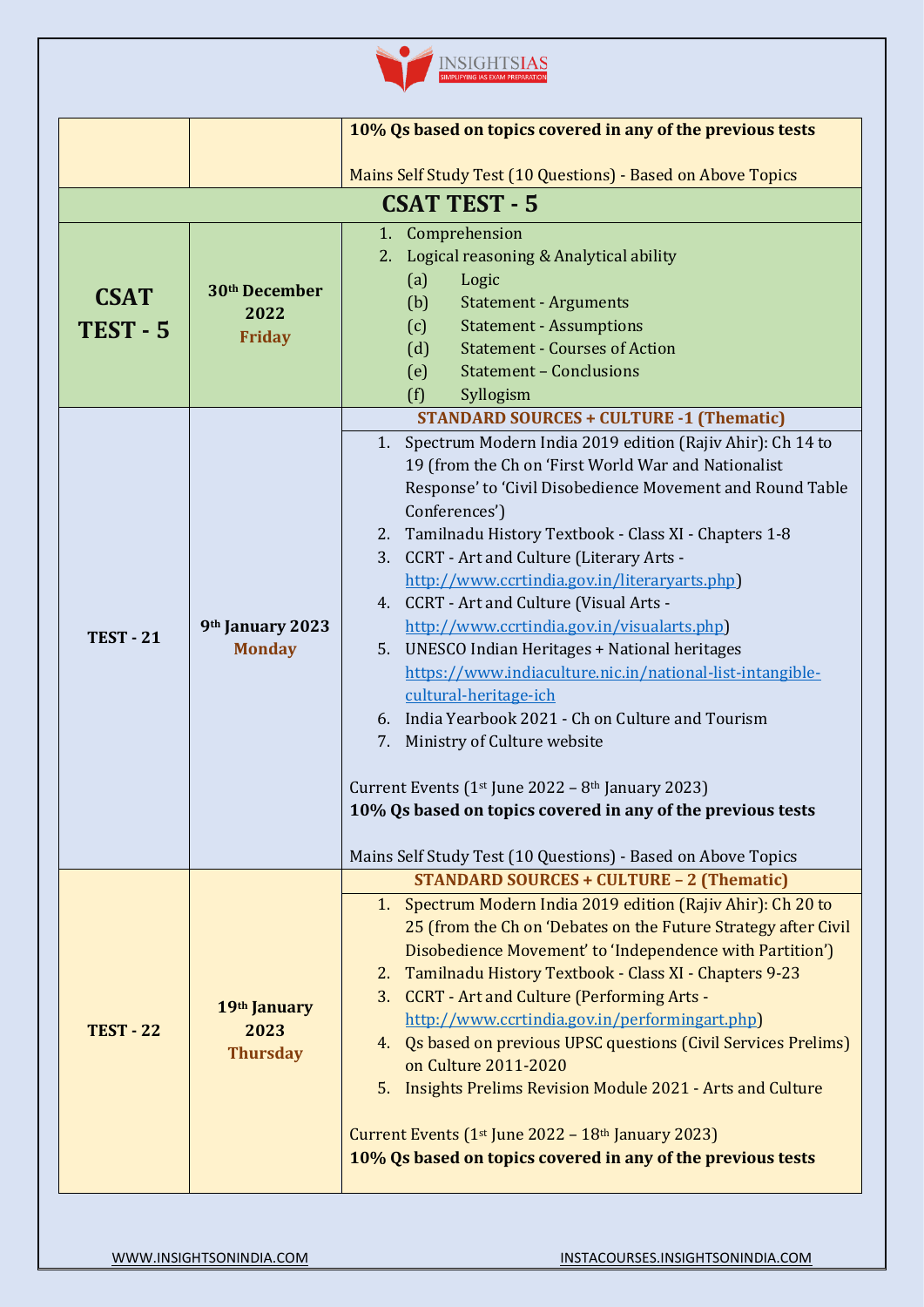|                                                  |                                                      | Mains Self Study Test (10 Questions) - Based on Above Topics                                                                                                                                                                                                                                                                                                                                                                                                                                                                                                                                                                                                                                                                                                                                                                                                                                                                                                                                                                                                                                                                                                 |
|--------------------------------------------------|------------------------------------------------------|--------------------------------------------------------------------------------------------------------------------------------------------------------------------------------------------------------------------------------------------------------------------------------------------------------------------------------------------------------------------------------------------------------------------------------------------------------------------------------------------------------------------------------------------------------------------------------------------------------------------------------------------------------------------------------------------------------------------------------------------------------------------------------------------------------------------------------------------------------------------------------------------------------------------------------------------------------------------------------------------------------------------------------------------------------------------------------------------------------------------------------------------------------------|
| <b>TEST - 23</b>                                 | 29th January<br>2022<br><b>Sunday</b>                | <b>STANDARD SOURCES + SOCIAL WELFARE-1 (Thematic)</b><br>1. Spectrum Modern India 2019 edition (Rajiv Ahir): Ch 26 to<br>32 (from the Ch on 'Constitutional, Administrative and<br>Judicial Developments' to 'The Movement of the Working<br>Class') + All Appendices 1-8 at the end of the book<br>2. LAXMIKANTH - 5 <sup>th</sup> edition - Indian Polity - All Appendices<br>India Yearbook 2021 - Ch 10 (Education), 16 (Health &<br>3.<br>Family Welfare), 17 (Housing & Urban), Ch 20 (Law and<br>Justice), 21 (Labour), 23 (Planning), 24 (Rural Dev.), 28<br>(Welfare), 29 (Youth affairs)<br>4. Insights Revision Modules for Prelims 2021 - Government<br><b>Schemes and Society</b><br>Initiatives by UN Specialized Agencies (from their websites) -<br>5.<br>WHO, UNDP, WB, IMF, ILO, UNESCO, WIPO<br>6. Ministries concerned directly with social welfare - list in<br>appendix below<br>7. Yojana 2021 - Only cover "DO YOU KNOW" section<br>Current Events ( $1st$ June 2022 – 28 <sup>th</sup> January 2023)<br>10% Qs based on topics covered in any of the previous tests<br>Mains Self Study Test (10 Questions) - Based on Above Topics |
| <b>REVISION TEST (Covers all Previous Tests)</b> |                                                      |                                                                                                                                                                                                                                                                                                                                                                                                                                                                                                                                                                                                                                                                                                                                                                                                                                                                                                                                                                                                                                                                                                                                                              |
| <b>TEST - 24</b>                                 | 8 <sup>th</sup> February<br>2023<br>Wednesday        | Test 1-23 Syllabus<br>Current Events (Right from $1st$ June 2022 – 7 <sup>th</sup> Feb. 2023)                                                                                                                                                                                                                                                                                                                                                                                                                                                                                                                                                                                                                                                                                                                                                                                                                                                                                                                                                                                                                                                                |
|                                                  |                                                      | <b>CSAT TEST - 6</b>                                                                                                                                                                                                                                                                                                                                                                                                                                                                                                                                                                                                                                                                                                                                                                                                                                                                                                                                                                                                                                                                                                                                         |
| <b>CSAT</b><br>TEST-6                            | 8 <sup>th</sup> February<br>2023<br>Wednesday        | <b>Revision test of Test 4 &amp; Test 5 syllabus</b>                                                                                                                                                                                                                                                                                                                                                                                                                                                                                                                                                                                                                                                                                                                                                                                                                                                                                                                                                                                                                                                                                                         |
|                                                  | <b>ECONOMICS + SOCIAL WELFARE -2 (Thematic)</b>      |                                                                                                                                                                                                                                                                                                                                                                                                                                                                                                                                                                                                                                                                                                                                                                                                                                                                                                                                                                                                                                                                                                                                                              |
| <b>TEST - 25</b>                                 | 18 <sup>th</sup> February<br>2023<br><b>Saturday</b> | 1. Union Budget 2022-23<br>Economic Survey 2021-22 & 2020-21<br>2.<br>3. Economic Concepts and Terminologies - Ramesh Singh 7th<br>ed. - Last chapter<br>4. RBI's website (look for new releases and topics listed on the<br>home page including 'Notifications') + Annual Reports (lot of<br>questions will be asked from this)<br>NITI Aayog website (complete) including all its reports on<br>5.                                                                                                                                                                                                                                                                                                                                                                                                                                                                                                                                                                                                                                                                                                                                                         |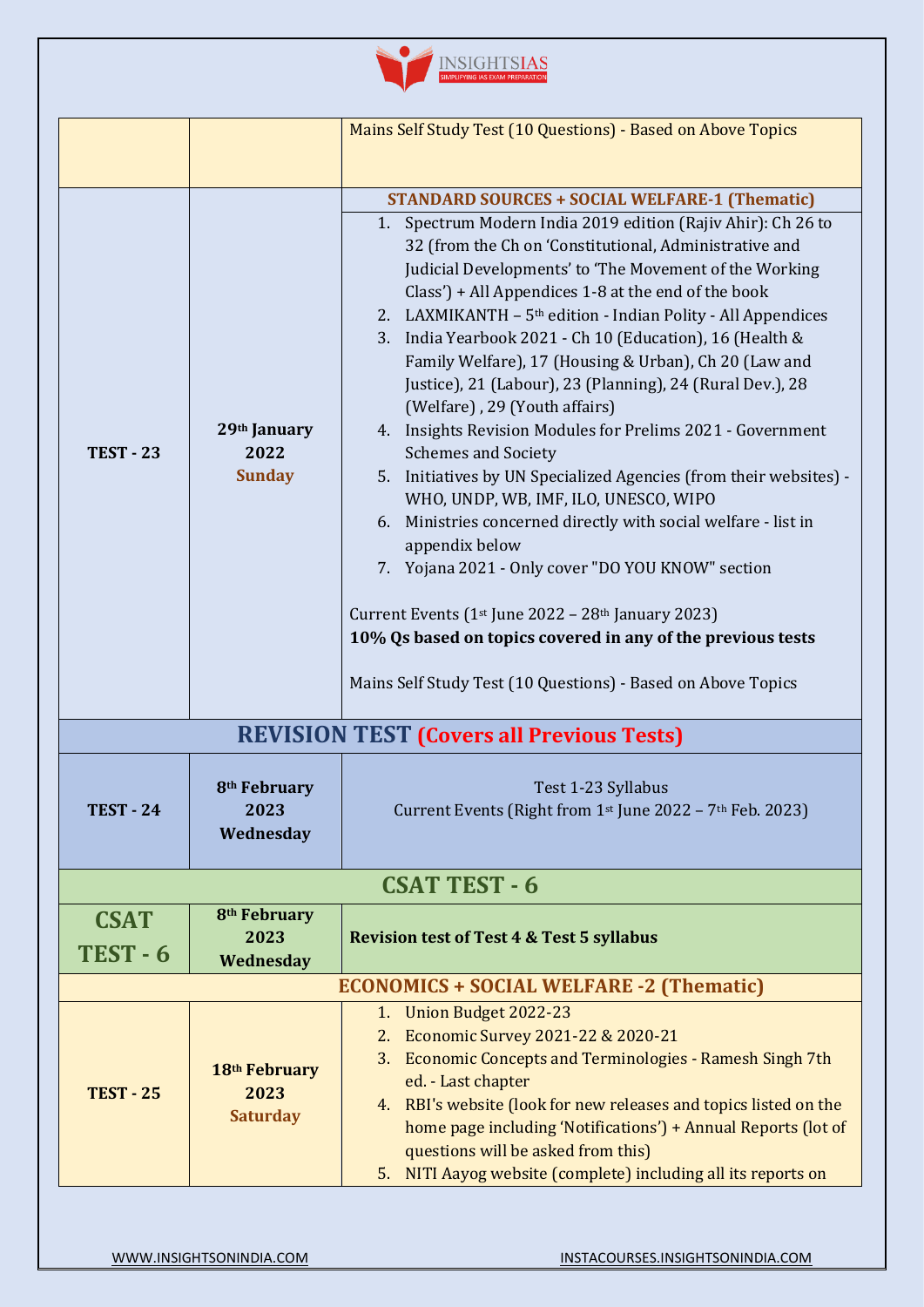|  | <b>SIMPLIFYING IAS EXAM PREPARATION</b> |
|--|-----------------------------------------|
|  |                                         |

|                                |                                                     | Labour and general economic environment of India                                                                                                                                                                                                                                                                                                                                                                                                                                                                                                                                                                                                                                                                                      |
|--------------------------------|-----------------------------------------------------|---------------------------------------------------------------------------------------------------------------------------------------------------------------------------------------------------------------------------------------------------------------------------------------------------------------------------------------------------------------------------------------------------------------------------------------------------------------------------------------------------------------------------------------------------------------------------------------------------------------------------------------------------------------------------------------------------------------------------------------|
|                                |                                                     | Current Events $(1st$ June 2022 – 17 <sup>th</sup> February 2023)                                                                                                                                                                                                                                                                                                                                                                                                                                                                                                                                                                                                                                                                     |
|                                |                                                     | <b>SCIENCE &amp; TECH - EMERGING TECHNOLOGIES,</b>                                                                                                                                                                                                                                                                                                                                                                                                                                                                                                                                                                                                                                                                                    |
|                                |                                                     | <b>CONCEPTS &amp; APPLICATIONS (Thematic)</b>                                                                                                                                                                                                                                                                                                                                                                                                                                                                                                                                                                                                                                                                                         |
| <b>TEST - 26</b>               | 28th February<br>2023<br>Tuesday                    | 1. India Yearbook 2021 - Ch 8, 9 & 25 on Science and Tech;<br><b>Communications and IT and Defence</b><br>2. Insights Science and Tech Compilations - Revision Modules<br>2021<br>3. NCERT - Bio (Covered in previous tests); Phy (XI-Ch 1,5,8;<br>XII-Ch 15); Chem (Covered in previous tests)<br>4. Ministry websites - New and Renewable energy; Science &<br>Tech; Earth Sciences<br>5. Technology Review (https://www.technologyreview.com/) -<br>see topics section - AI, Bio-tech, Computing etc.<br>6. Insights Current events; Science Daily<br>(https://www.sciencedaily.com/); NASA; Indian Express<br>(Explained)<br>7. IFoS (Indian Forest Service) Agriculture Mains Optional<br>Syllabus - Part 4 - See Appendix below |
|                                |                                                     | Current Events ( $1st$ June 2022 – 27 <sup>th</sup> February 2023)                                                                                                                                                                                                                                                                                                                                                                                                                                                                                                                                                                                                                                                                    |
|                                |                                                     | <b>CSAT TEST - 7</b>                                                                                                                                                                                                                                                                                                                                                                                                                                                                                                                                                                                                                                                                                                                  |
| <b>CSAT</b><br><b>TEST - 7</b> | 28 <sup>th</sup> February<br>2023<br><b>Tuesday</b> | Complete Syllabus + India Yearbook 2022 (if available) - Chapters<br>not covered in Previous tests will be covered here                                                                                                                                                                                                                                                                                                                                                                                                                                                                                                                                                                                                               |
| <b>TEST - 27</b>               | 7 <sup>th</sup> March 2023<br><b>Tuesday</b>        | <b>Complete Syllabus</b>                                                                                                                                                                                                                                                                                                                                                                                                                                                                                                                                                                                                                                                                                                              |
| <b>TEST - 28</b>               | 13th March 2023<br><b>Monday</b>                    | Complete Syllabus                                                                                                                                                                                                                                                                                                                                                                                                                                                                                                                                                                                                                                                                                                                     |
|                                |                                                     | <b>CSAT TEST - 8</b>                                                                                                                                                                                                                                                                                                                                                                                                                                                                                                                                                                                                                                                                                                                  |
| <b>CSAT</b><br>TEST-8          | 13th March 2023<br><b>Monday</b>                    | <b>Complete Syllabus</b>                                                                                                                                                                                                                                                                                                                                                                                                                                                                                                                                                                                                                                                                                                              |
| <b>TEST - 29</b>               | 24th March 2023<br><b>Friday</b>                    | <b>Complete Syllabus</b><br>$\bullet$<br>India year book 2023<br><b>Current Affairs.</b><br>$\bullet$<br><b>Current Affairs:</b><br>$(1st)$ June 2022 -20 <sup>th</sup> March 2023) from the below sources.<br><b>INSIGHTSIAS Current Affairs Quiz.</b>                                                                                                                                                                                                                                                                                                                                                                                                                                                                               |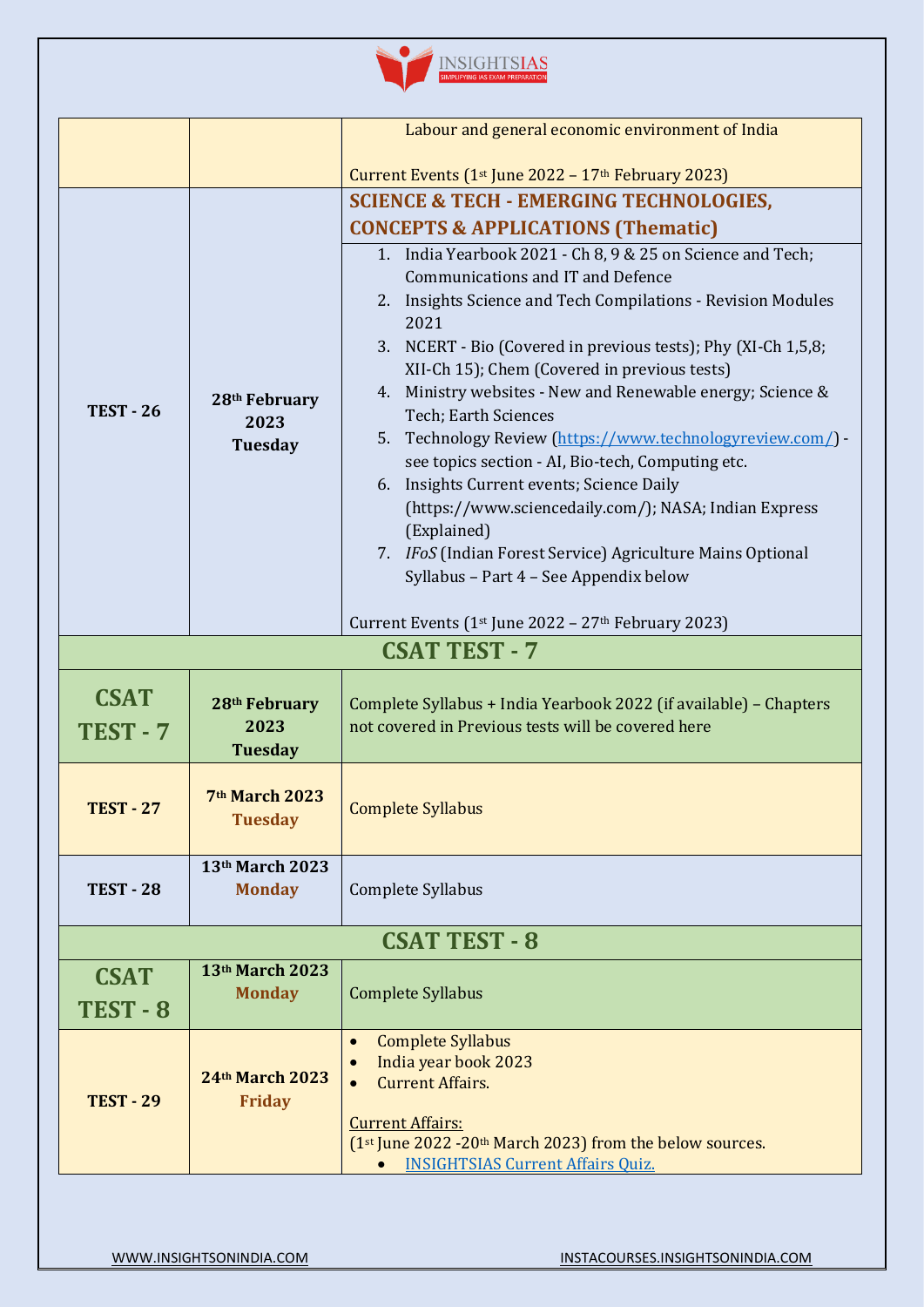

|                                                              |                                   | <b>INSIGHTSIAS Current Affairs.</b><br>$\bullet$                                                                                                                                                                                                                                                                                       |  |  |
|--------------------------------------------------------------|-----------------------------------|----------------------------------------------------------------------------------------------------------------------------------------------------------------------------------------------------------------------------------------------------------------------------------------------------------------------------------------|--|--|
| <b>TEST - 30</b>                                             | 1st April 2023<br><b>Saturday</b> | Complete Syllabus<br>$\bullet$<br>Economic Survey 2022-23, Budget 2023-24<br>$\bullet$<br>Current Affairs (1/6/2021-27/3/2023) from the below sources.<br>$\bullet$<br><b>INSIGHTSIAS Current Affairs Ouiz.</b><br>$\bullet$<br><b>INSIGHTSIAS Current Affairs.</b><br>$\bullet$<br><b>INSIGHTS REVISION THROUGH MCQS</b><br>$\bullet$ |  |  |
| <b>FULL WEEKLY SYLLABUS TESTS (Mimics UPSC Prelims Exam)</b> |                                   |                                                                                                                                                                                                                                                                                                                                        |  |  |
| <b>TEST - 31</b>                                             | 9th April 2023<br><b>Sunday</b>   | Complete Syllabus                                                                                                                                                                                                                                                                                                                      |  |  |
| <b>TEST - 32</b>                                             | 16th April 2023<br><b>Sunday</b>  | <b>Complete Syllabus</b>                                                                                                                                                                                                                                                                                                               |  |  |
| <b>CSAT TEST - 9</b>                                         |                                   |                                                                                                                                                                                                                                                                                                                                        |  |  |
| <b>CSAT</b><br>TEST-9                                        | 16th April 2023<br><b>Sunday</b>  | <b>Complete Syllabus</b>                                                                                                                                                                                                                                                                                                               |  |  |
| <b>TEST - 33</b>                                             | 23rd April 2023<br><b>Sunday</b>  | Complete Syllabus                                                                                                                                                                                                                                                                                                                      |  |  |
| <b>TEST - 34</b>                                             | 30th April 2023<br><b>Sunday</b>  | <b>Complete Syllabus</b>                                                                                                                                                                                                                                                                                                               |  |  |
| <b>CSAT TEST - 10</b>                                        |                                   |                                                                                                                                                                                                                                                                                                                                        |  |  |
| <b>CSAT</b><br><b>TEST - 10</b>                              | 30th April 2023<br><b>Sunday</b>  | <b>Complete Syllabus</b>                                                                                                                                                                                                                                                                                                               |  |  |
| <b>TEST - 35</b>                                             | 7th May 2023<br><b>Sunday</b>     | Complete Syllabus                                                                                                                                                                                                                                                                                                                      |  |  |
| <b>TEST - 36</b>                                             | 14th May 2023<br><b>Sunday</b>    | <b>Complete Syllabus</b>                                                                                                                                                                                                                                                                                                               |  |  |
| <b>CSAT TEST - 11</b>                                        |                                   |                                                                                                                                                                                                                                                                                                                                        |  |  |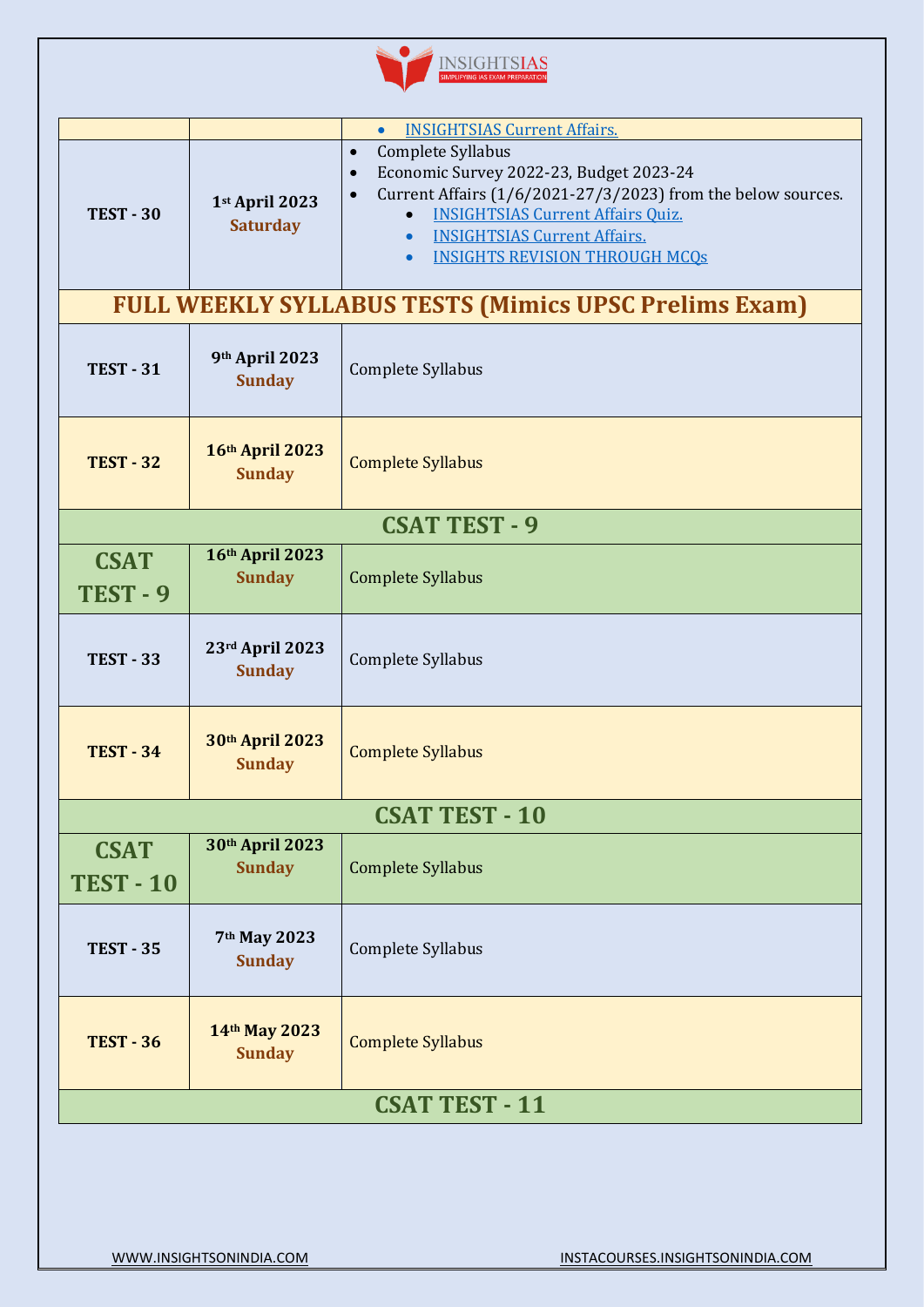

| <b>CSAT</b><br><b>TEST-11</b>   | 14th May 2023<br><b>Sunday</b> | Complete Syllabus        |  |  |  |
|---------------------------------|--------------------------------|--------------------------|--|--|--|
| <b>TEST - 37</b>                | 21st May 2023<br><b>Sunday</b> | Complete Syllabus        |  |  |  |
| <b>TEST - 38</b>                | 28th May 2023<br><b>Sunday</b> | <b>Complete Syllabus</b> |  |  |  |
| <b>CSAT TEST - 12</b>           |                                |                          |  |  |  |
| <b>CSAT</b><br><b>TEST - 12</b> | 28th May 2023<br><b>Sunday</b> | <b>Complete Syllabus</b> |  |  |  |

### **Total Number of Tests: 50**

- 12 tests (2 Revision Tests) based on NCERTs
- 12 tests (2 Revision Tests)– based on standard textbooks, **Thematic tests** & references + Economic Survey 2022-23 & Budget 2023-24 + India Year Book 2023
- 2 Tests **Dedicated Thematic** Social Welfare and Science/Technology
- 12 weekly full-length tests covering comprehensive syllabus
- 12 CSAT
- Suitable for both Freshers and Veterans (*almost all full length tests on Sundays*)
- Once joined, it is advisable that you take the tests on time to ensure you cover all the syllabus.
- INSTA Preparatory classes will be given to all subscribers.

### **Medium**: English

**Mode:** Online & Offline

**Inclusions:** INSTA Preparatory Classes (Pre-loaded)

Discussion Video for each test

10 Mains Questions with Synopsis

INSTA 30 Current Affairs and INSTA Value-added Material (Soft Copy)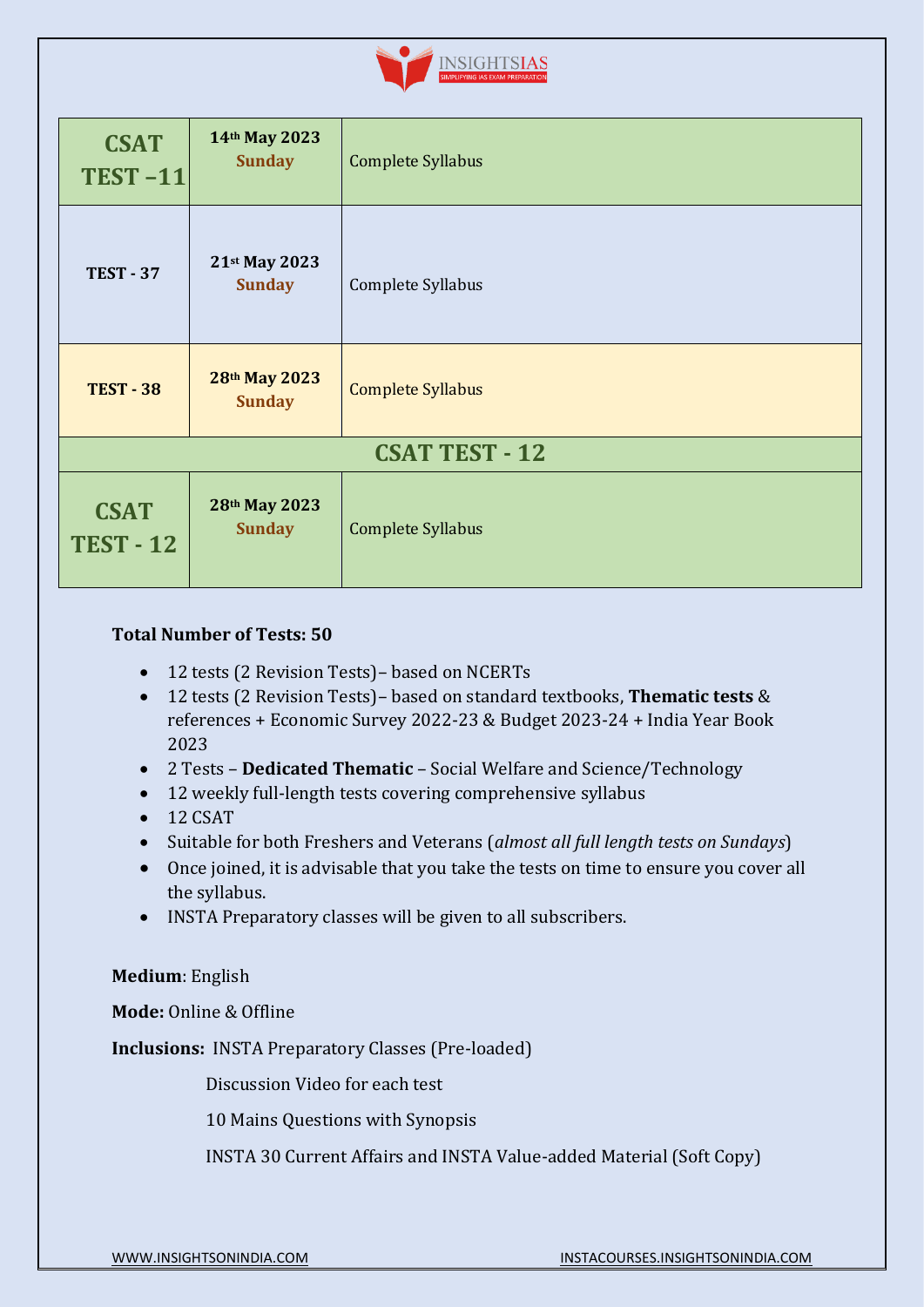

Our INSTA 75 days Revision Plan 2023, to be released later in the Month of March 2023 (tentatively) exclusively for prelims preparation, will be aligned to Textbook based Prelims Test series 2023 and Subject-wise prelims test series 2023.

### **Special Features of Offline Test Series:**

- Instant Answer Keys Provided
- Hardcopy of Synopsis Provided
- Same day results with graphical representation of your performance analysis

#### **Topic (Recorded) Overview Class 1** Pre-loaded Strategy for UPSC CSE 2023 You will get a great insight on the UPSC Journey, what should be the overall strategy, what would help in becoming toppers, how to make a customised plan for each individual and how to evaluate the plan and stick to it. **Class 2** Pre-loaded How to read books for INSIGHTS Prelims Tests? Considering the vast syllabus and also stack of study materials available, it is very important to choose the right books and also read them the right way. In this class, you will get to know how to study extensively as well as selectively from different sources available. **Class 3** Pre-loaded How to read Current Affairs? UPSC has time and again shown the width & depth of current affairs that it can go into. With the growing importance of Current Affairs, it is equally important to study current affairs with UPSC Exam perspective. This class throws a light on how to link current affairs to the Prelims, to GS answers as well as in Optional Subject. **Class 4** Pre-loaded How to make notes for Prelims 2023? Effective notes making strategy is utmost important. An aspirant should learn to make customised notes for quick revision. One should not waste most of the time

## <span id="page-13-0"></span>**[3. INSTA Preparatory Class Schedule](#page-13-0)**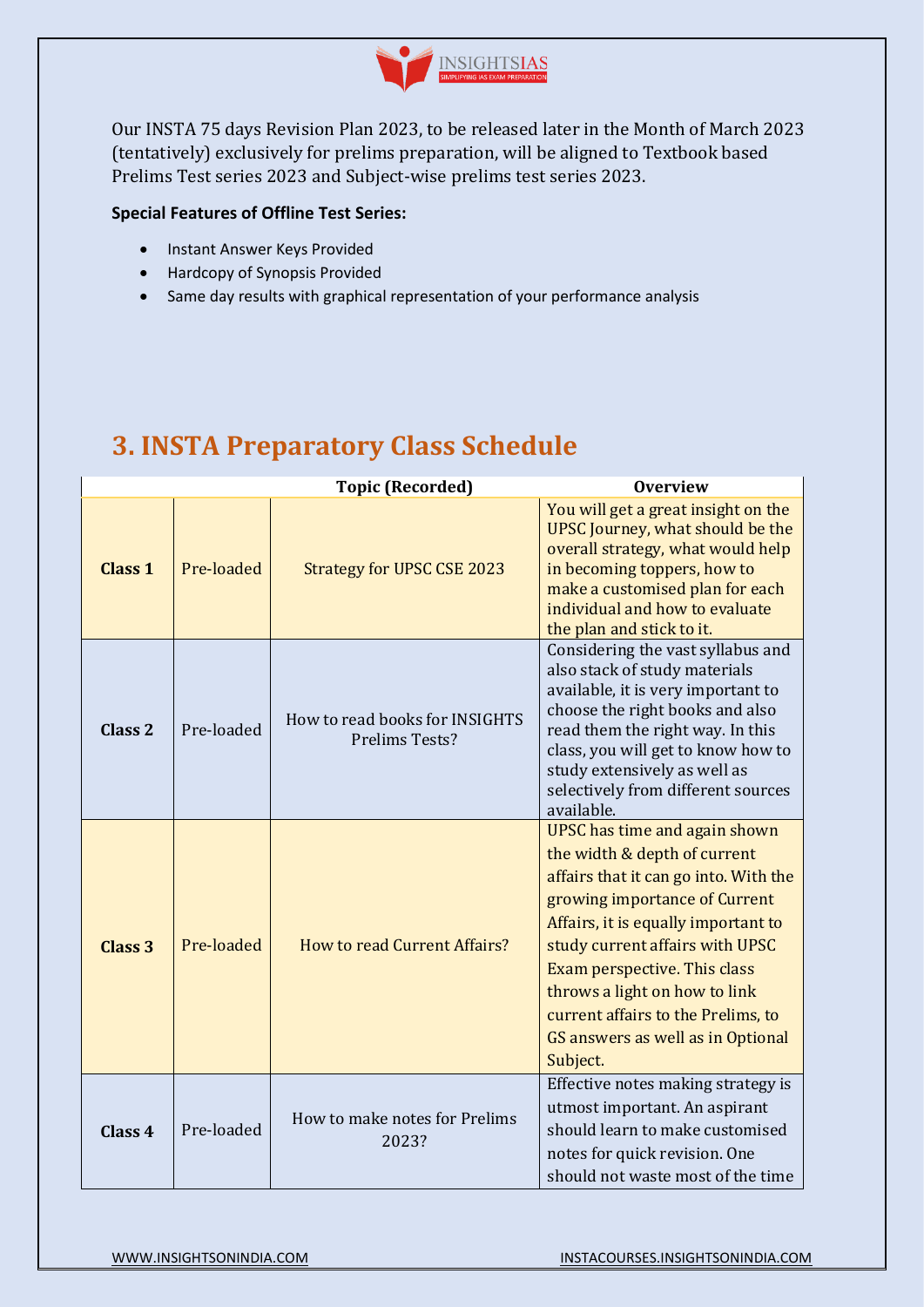

|                    |            |                                           | in making notes, at the same time   |
|--------------------|------------|-------------------------------------------|-------------------------------------|
|                    |            |                                           | should not ignore making            |
|                    |            |                                           | important notes for quick           |
|                    |            |                                           | revision.                           |
|                    |            |                                           | This class will deal with different |
|                    |            | <b>Strategy Class and Tricks to score</b> | techniques and tricks through       |
| Class <sub>5</sub> | Pre-loaded | high in Insights Prelims Tests as         | which you can commit less           |
|                    |            | well as in Prelims 2023                   | mistakes, increase accuracy and     |
|                    |            |                                           | score high in prelims.              |

**Note: We may add more classes if need be. These classes are in addition to the discussion** 

Join Our Official Telegram Channel **[HERE](https://t.me/insightsIAStips)**

Join our Official YouTube Channel **[HERE](https://www.youtube.com/channel/UCpoccbCX9GEIwaiIe4HLjwA)**

Subscribe to our Website **[WWW.INSIGHTSONINDIA.COM](http://www.insightsonindia.com/)** for regular Updates

**classes for each test. Video of the classes will be made available in the portal.**

## **[4. NOTES](#page-14-0)**

- <span id="page-14-0"></span>1. All tests will have 100 questions.
- 2. Apart from the sources mentioned above, we will also be setting questions from the REFERENCE Books listed below. They are not compulsory to read, but if you have time and interest, you can go through them. These sources are used by UPSC to frame some difficult questions each year.
- 3. Also, see the Appendix to cover areas mentioned in the Thematic syllabus in the tests.
- 4. You can also use Old NCERT Modern History-Bipin Chandra OR Spectrum-Modern India to cover Modern History portions. We'll often supplement questions from these sources when we cover Modern History from NCERTs or TN Textbooks.
- 5. In place of ICSE Environmental Studies, you can also use standard coaching material like Shankar IAS Environment.

## **ALTERNATIVE SOURCES**

### **1) History**

- 1. Sumit Sarkar Modern India
- 2. Tamilnadu Board 12th Standard History Textbook
- 3. Spectrum Modern India

### **2) Art & Culture**

- 1. Indian Culture Spectrum
- 2. Indian culture NIOS material

### **3) Geography**

- 1. ICSE 8th-10th Geography
- 2. Atlas Oxford Student Atlas (NOT School Atlas)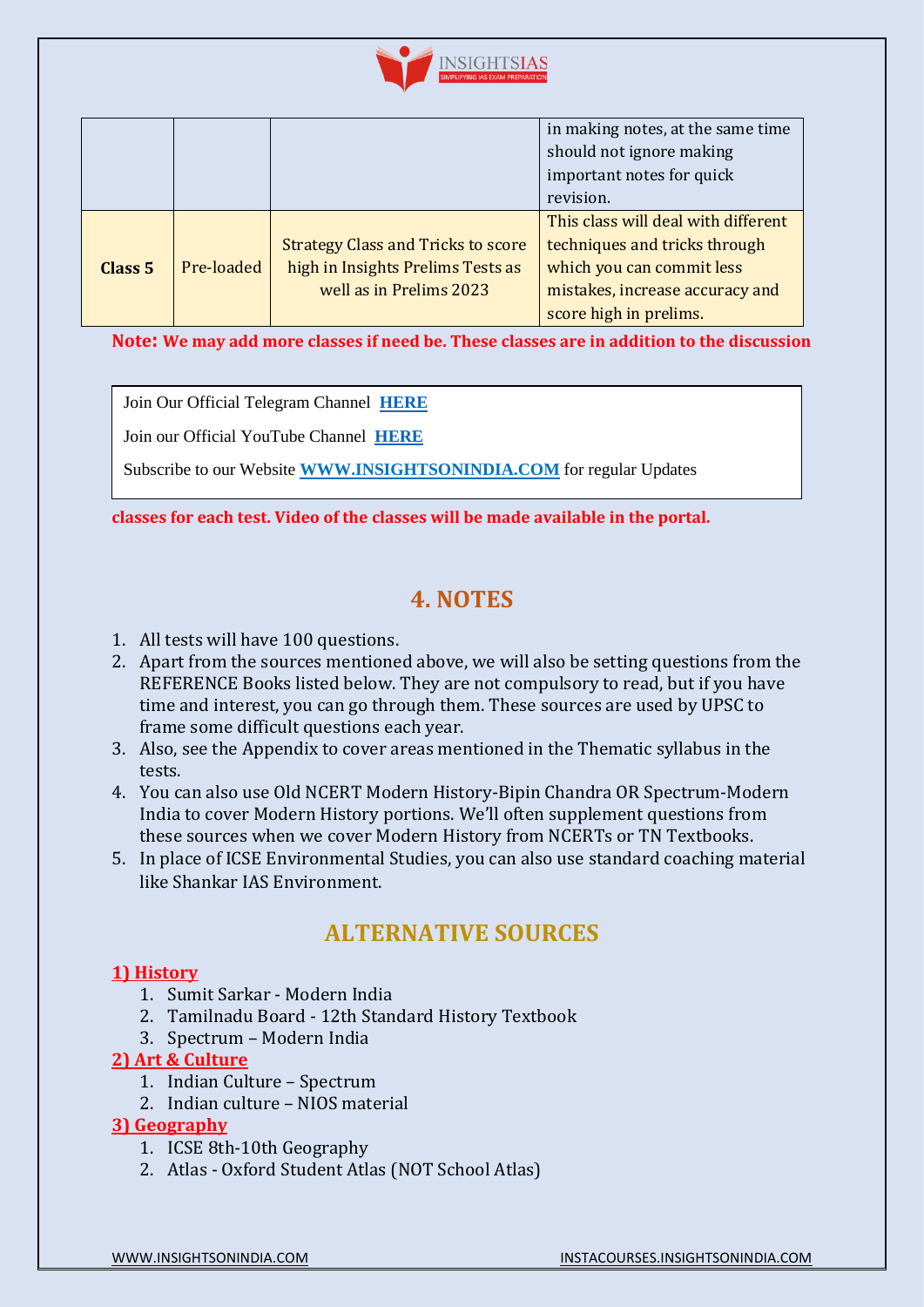

### **4) Polity**

- 1. Parliament Website Lok Sabha, Rajya Sabha, Speaker
- 2. Cabinet Secretariat and other official websites
- 3. PRS Bill Track

## **5) Biology, Ecology and Environment**

- 1. Shankar IAS Environment Material
- 2. Old NCERT Biology 12th Std

## **6) Dynamic Sources**

- 1. Yojana
- 2. Websites of ISRO & NASA
- 3. <http://www.downtoearth.org.in/>

## **APPENDIX**

## **Test 15 and 16: Websites to cover for Agriculture Thematic**

Ministry of Agriculture & Farmer's Welfare

Ministry of Food Processing Industries Ministry of Consumer Affairs, Food and Public **Distribution** 

Ministry of Fisheries, Animal Husbandry and Dairying

WTO agreements and agricultural credit can be covered from:

A. Ramesh Singh (Ch on Agriculture and Food)

B. WTO's website C. Websites of NABARD and RBI's website

(https://www.rbi.org.in/scripts/bs\_viewcontent.aspx?Id=2240)

## **IFoS Agriculture and S&T Syllabus:**

**PART -1:** Food production and consumption trends in India. National and international food policies. Production, procurement, distribution and processing constraints. Relation of food production to national dietary pattern, major deficiencies of calorie and protein.

**PART-2:** Application of principles of plant breeding to the improvement of major field crops. Backcross method of breeding, breeding for disease and pest resistance, role of inter-specific and inter-generic hybridization. Role of biotechnology in plant breeding. Improved varieties, hybrids, composites of various crop plants.

**PART-3:** Seed technology, its importance. Different kinds of seeds and their seed production and processing techniques. Role of public and private sectors in seed production, processing and marketing in India. Storage pests and diseases of cereals and pulses, and their control.

Enzymes and plant pigments; photosynthesis-modern concepts and factors affecting the process, aerobic and non-aerobic respiration; C, C and CAM mechanisms. Carbohydrate, protein and fat metabolism. Growth and development; photo-periodism and vernalization. Auxins, hormones, and other plant regulators and their mechanism of action and importance in agriculture. Physiology of seed development and germination; dormancy.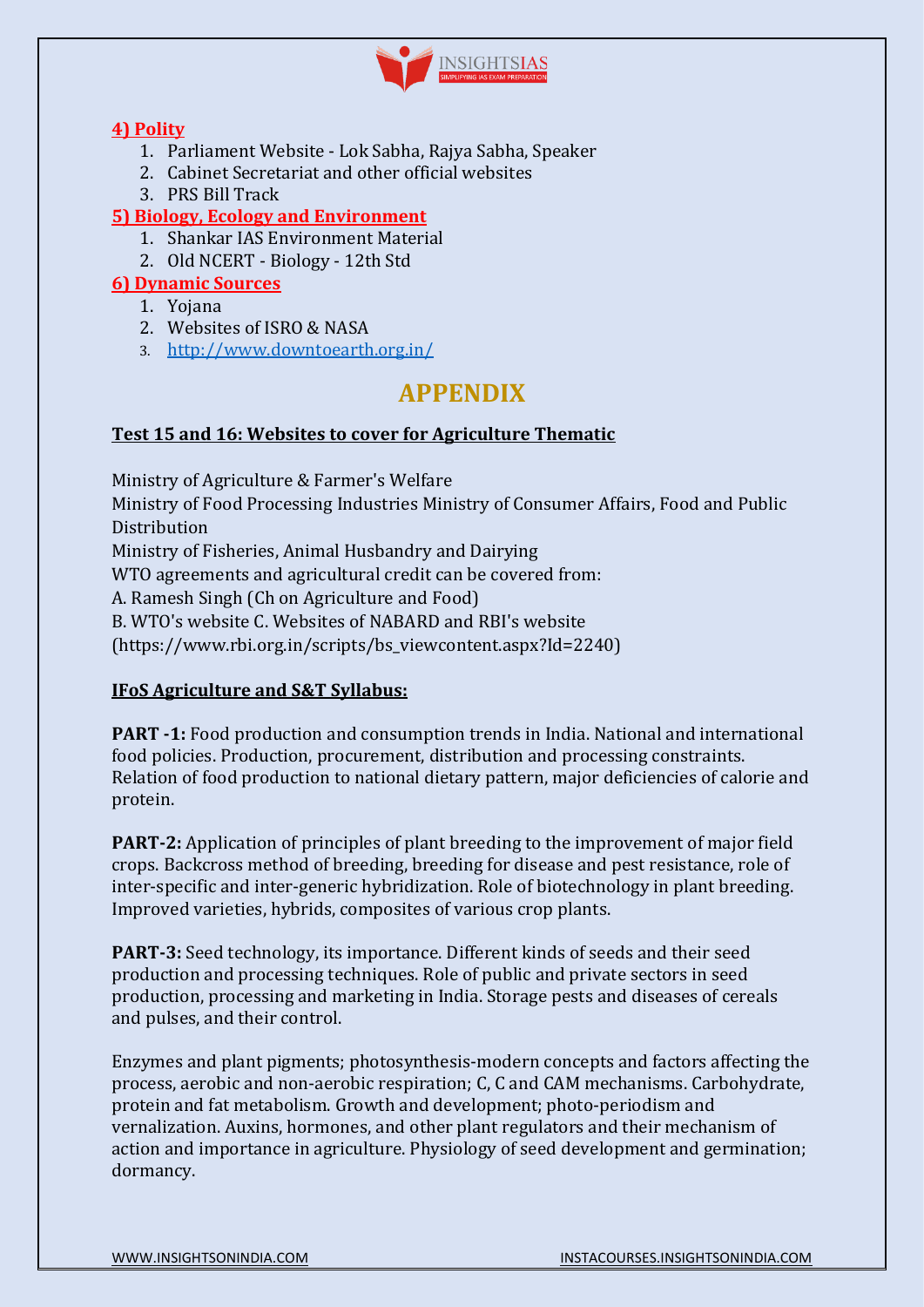

#### **PART-4:**

Cell Theory, cell structure, cell organelles and their function, cell division, nucleic acidsstructure and function, gene structure and function. Laws of heredity, their significance in plant breeding. Chromosome structure, chromosomal aberrations, linkage and crossover, and their significance in recombination breeding. Polyploidy, euploid and an euploids. Mutation-micro and macro-and their role in crop improvement. Variation, components of variation. Heritability, sterility and incompatibility, classification and their application in crop improvement. Cytoplasmic inheritance, sex-linked, sex influenced and sex-limited characters.

### **Brief on covering protected areas:**

There is no single source to cover protected areas other than Wikipedia based reading, so use that judiciously.

We will also be covering national parks, biospheres reserves, lakes etc. asked in UPSC previous year papers.

This is very crucial because they tell you briefly what sites are important to cover. ENVIS portal is a government owned portal. It does not discuss areas, sites or species in detail, but gives a general overview. Again, Wiki is your only recourse here.

#### **Test 23 (websites to cover)**

Ministry of Development of North-eastern region MHRD; Ministry of Minority Affairs; Social Justice and Empowerment; Women and Child Development Ministry of Panchayati Raj; Ministry of Rural Development Ministry of Labour and Employment; Law and Justice: Ministry MSME; Skill Development and Entrepreneurship Ministry of Tribal Affairs (also covered in another test on Tribes in India); Ministry of Statistics and Programme Implementation.

## **[5. SUBSCRIPTION DETAILS](#page-16-0)**

## <span id="page-16-0"></span>[CLICK HERE](instacourses.insightsonindia.com) Subscribe to Textbook Based Test Series 2023

### **Fee: Rs. 9000- (for GS Textbook based only)**

### **Rs. 10500/- (for both GS Textbook Based + CSAT)**

**Early Bird offer: 25% discount till 20th May 2022**

### **20% discount till 30th May 2022**